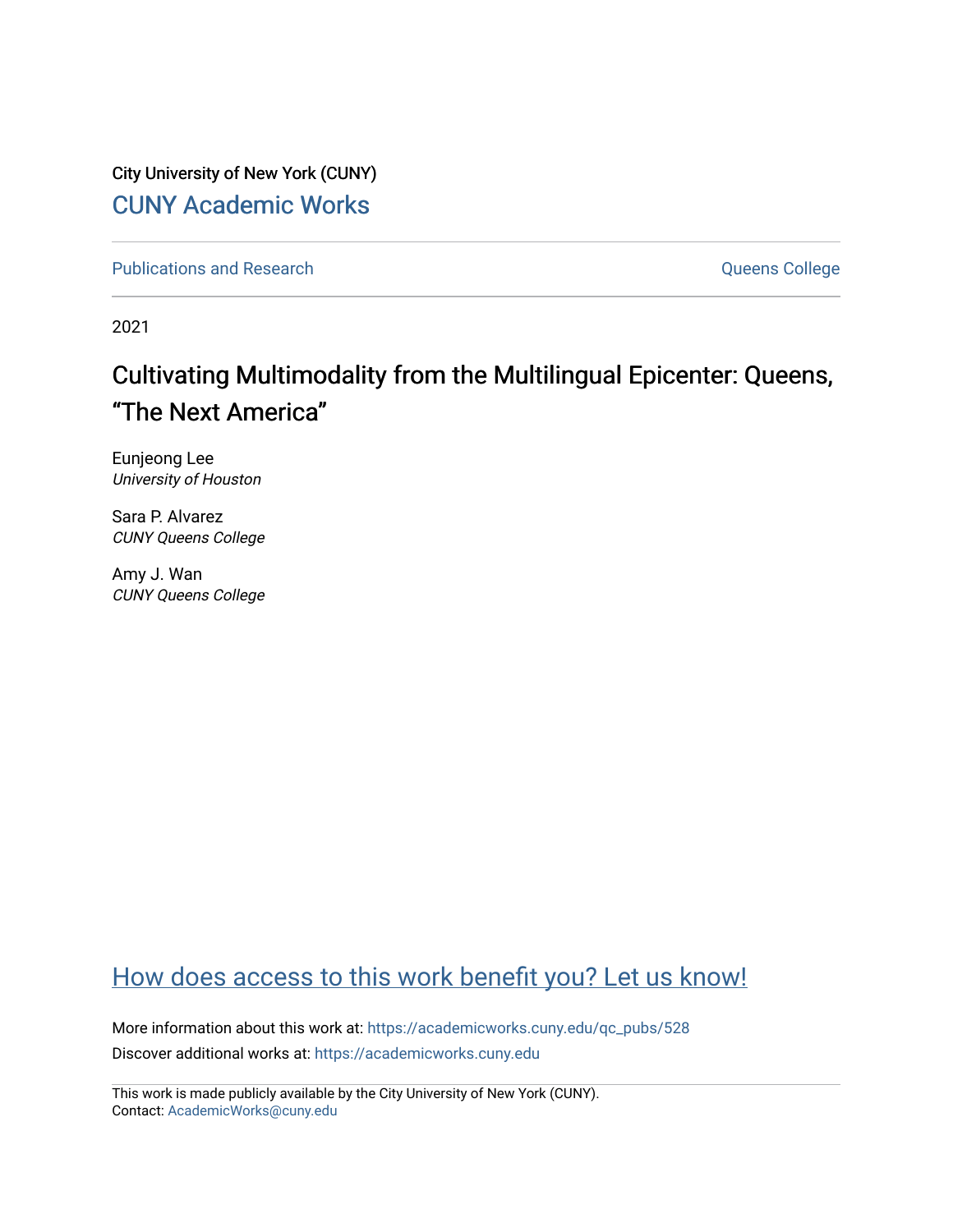*Journal of Global Literacies, Technologies, and Emerging Pedagogies*

*Volume VII, Issue I, February 2021, pp. 1256-1281*



## **Cultivating Multimodality from the Multilingual Epicenter: Queens, "The Next America"**

Eunjeong Lee, University of Houston, TX<sup>1</sup> Sara P. Alvarez, Queens College, City University of New York, NY<sup>2</sup> Amy J. Wan, Queens College, City University of New York, NY<sup>3</sup>

**Abstract:** Understanding that multimodality is a critical part of language work, this article examines the conditions for uptaking multimodality. With a focus on the material conditions and/of the labor crucial in building a culture of multimodality, we discuss how our context of Queens College (QC), a senior college in the public-serving CUNY system, where the majority of the students represents what Hall (2009) has described as the "Next America," shapes the implementation and the impact of multimodal work for our students and educators. Particularly for multilingual students, whose multimodal meaning-making potential is often disregarded as irrelevant to their "language needs" (Sánchez-Martín et al., 2019), their multimodal composing can teach us about the labor that goes into such work, including how they draw on multimodality and multilingualism dynamically as embodied and material practices. We argue that the work of building and sustaining

<sup>&</sup>lt;sup>1</sup> Eunjeong Lee is an Assistant Professor in the Department of English at University of Houston. Her research centers around literacy practices of multilingual writers, politics of language, and equity and justice issues in language and literacy education. Her work has appeared in *Journal of Multicultural Discourses*, *World Englishes*, and *Journal of Language, Identity, and Education*. Email: [elee33@central.uh.edu](mailto:elee33@central.uh.edu)

 $2$  Sara P. Alvarez is an Assistant Professor in the Department of English at Queens College, City University of New York, NY, USA. Email: [sara.alvarez@qc.cuny.edu](mailto:sara.alvarez@qc.cuny.edu)

<sup>&</sup>lt;sup>3</sup> Amy J. Wan is an Associate Professor in the Department of English at Queens College, City University of New York, NY, USA. Email: [amy.wan@qc.cuny.edu](mailto:amy.wan@qc.cuny.edu)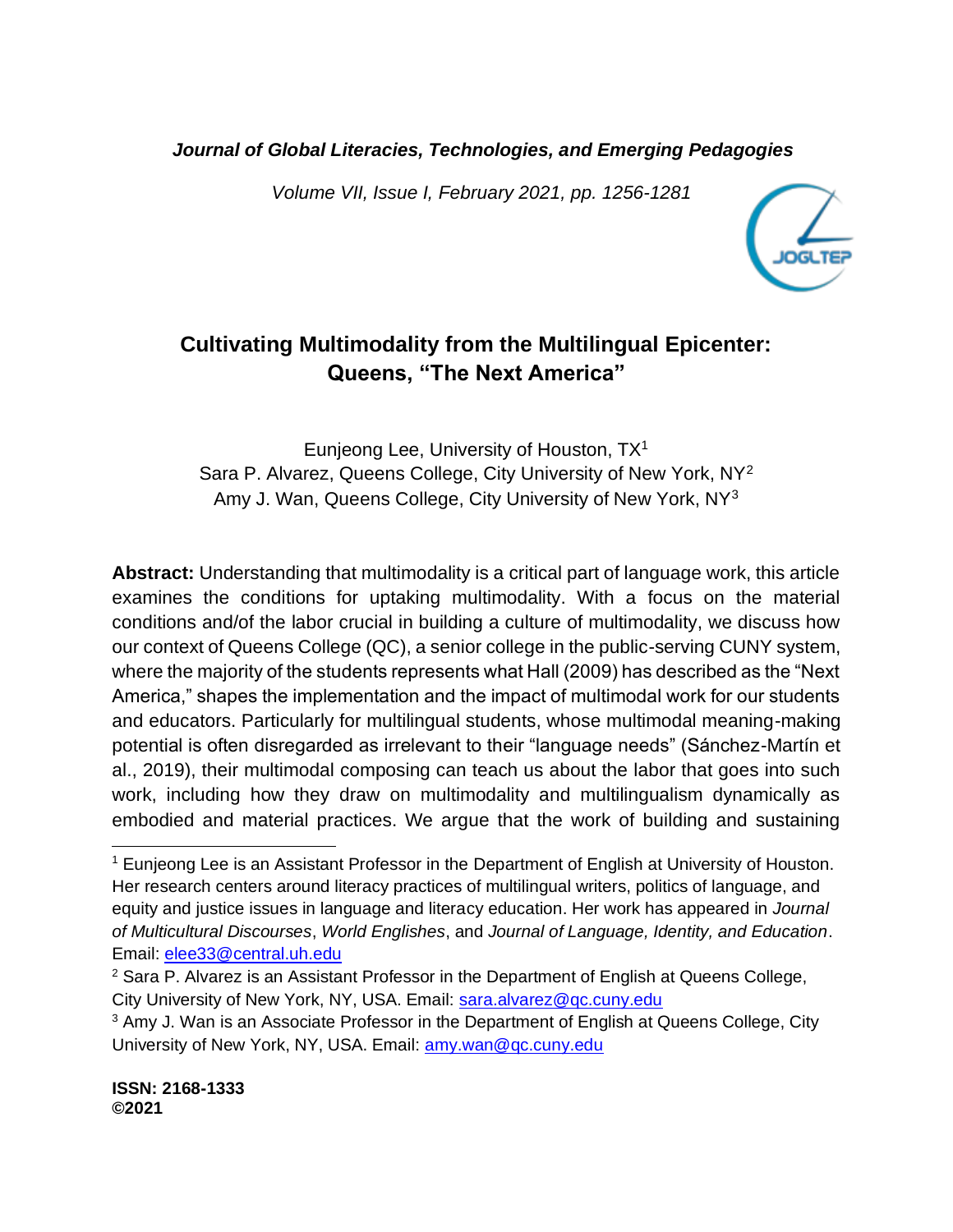multimodality along with multilingualism is also a work toward linguistic justice (Baker-Bell, 2020) that should contend with ideologies that racialize and minoritize our students and their language and literacy practices.

**Keywords**: multimodality, multilingual, materiality, ideologies, linguistic justice

In their *Manifesto* on multimodality, Wysocki et al. (2019) pose the work of multimodal composing as situated within the varied ecologies of institutions. Specifically, the authors argue for closer attention "to the larger curricular, departmental, institutional, and professional contexts in which we [scholars and educators] work," and how these institutional contexts intersect possibilities and materialities for multimodality (p. 22). Sustaining a culture of multimodality in our institutional locales then greatly depends on how we *language* and *labor* for this meaning-making practice within a broad range of other literacy practices and materialities that together shape the writing ecology.

Our institutional context of Queens College (QC), in the New York City borough of Queens, is often lauded for what Jonathan Hall (2009) has aptly described as "The Next America," a place where languages, cultures, nationalities and Americanisms collide and reinvent the very idea of America. "In the Next America, the Worldwide Web is truly worldwide; the filter is not set to English only, but embraces a global panoply of local knowledge and cultural specificity" (p. 35). At QC and in Queens, multilinguality and difference are an apparent and emergent norm. In fact, as Alvarez and Lee (2020) have highlighted in their collaborative teacher narrative of navigating multilingual practices at QC, in this already existent "Next America," seemingly stable linguistic, ethnic, and national categories are challenged on an everyday basis (p. 67). But the 'normality' of this occurrence does not constitute that it happens without friction given the deeply entrenched monolingual, English-only ideology. As Alvarez and Lee (2020) argued, to cultivate and sustain this already existent multilingual ecology takes "extraordinary" dispositions.

The very same can be said in our efforts to *laboring* towards multimodal meaningmaking, against the logo-centric view of literacy. As building and sustaining a space of multilinguality takes working against the dominant monolingual, English-only ideology, cultivating a space for multimodality also means working against the ideology that treats our students' multimodal practices as dissociated from their multilingual and multiliteracy labor. At QC, students carefully weave in their embodied lived experiences, as well as physical and digital realities, into their communicative practices, such as when they move in and out of various mobile messaging apps, including KaKao Talk, Whatsapp, and WeChat. In this manner, QC students critically work against dominant monolingual and monomodal ideologies, as they build within and beyond the affordances, languages, networks and communities of range in their everyday lives. However, while students (and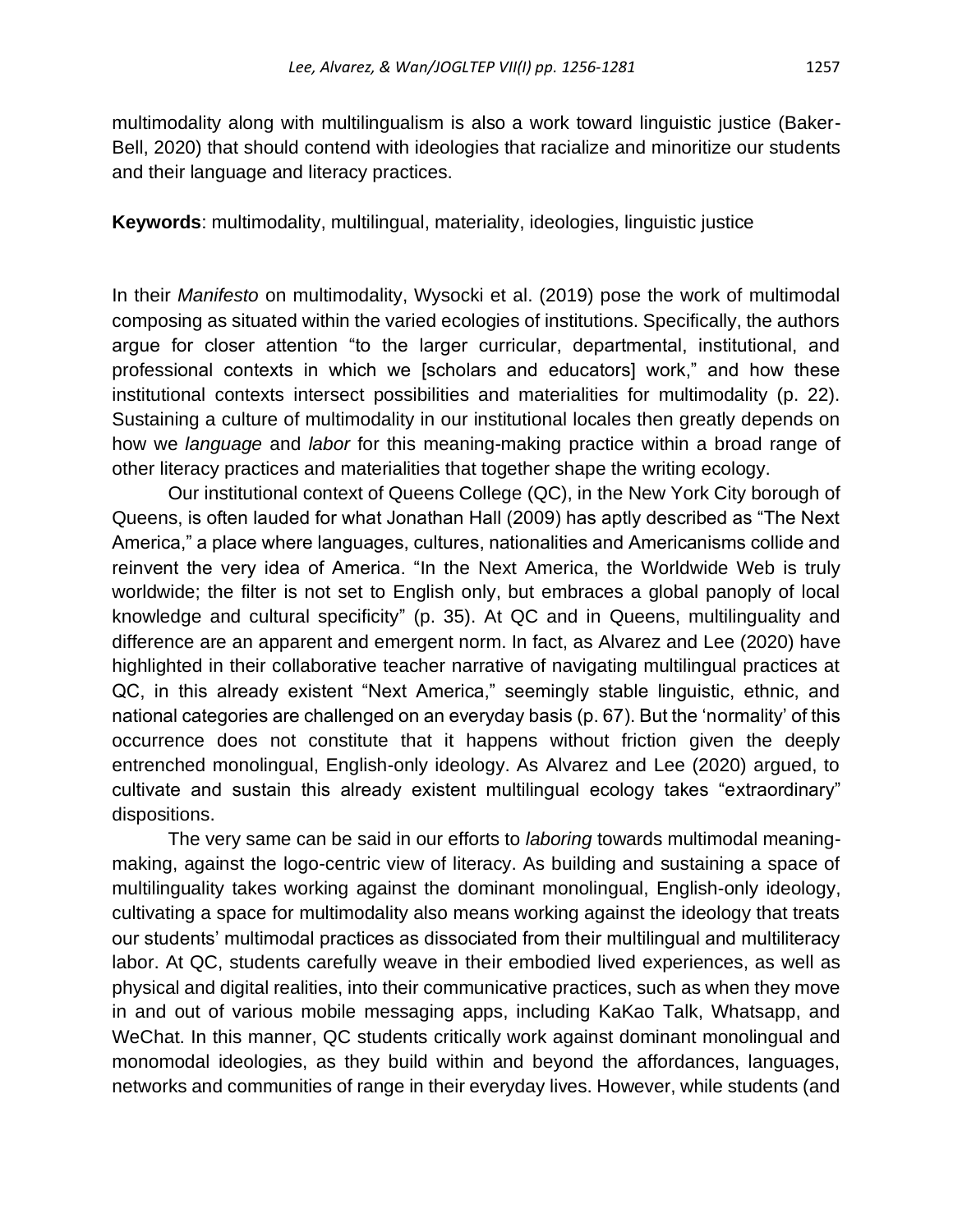instructors) at QC consistently engage these practices, such work is often perceived as "irrelevant" or "peripheral" to our meaning-making processes. Of equal concern, such work is often further undermined by the juncture between our students' racialized lived experiences as multilingual practitioners, and US writing classrooms' long unattained goal of linguistic justice (Lee & Alvarez, 2020).

As multilingual language and literacy scholar, April Baker-Bell (2020), critically highlights in her book, *Linguistic Justice, Black Language, Literacy, Identity and Pedagogy*, multilingual and multimodal practices dynamically intersect, manifest, and coconstruct identity and communities' ways of knowing (pp. 7, 53-61). In order to fully capture language-minoritized and racialized students' dynamic ways of meaning making, it is important to attend to the *how* and in what context and lived experience they do this labor. This means that as scholars and educators examining students' multilingual and multimodal practices, we cannot ignore or be indifferent to the societal contexts in which our students design and lead this labor. In a similar manner, Shipka (2016) argues that "attending closely to the processes of making" of all kinds of texts will "illuminate the highly distributed, embodied, translingual, and multimodal aspects of all communicative practice" (p. 253). Shipka then emphasizes the how and labor of "making" in order to cultivate "communicational or compositional fluency" (p. 255). With this definition of multimodality that focuses on the how of making, and pays attention to embodiment in unjust societal and linguistic realities, we draw attention to how language-minoritized and racialized students *language*, or how they labor language, as a component of their multimodal work.

As this article shows, attending to this work of cultivating and sustaining multimodality, particularly for language-minoritized and racialized students, means understanding bigger, and sometimes overlapping, writing ecologies that our students, as well as ourselves, are situated in, and have to negotiate in our languaging. As Dieterle & Vie (2015) pose, drawing on Pigg et al. (2013):

the everyday writing that students [and instructors] engage in, such as text messaging, emails, and lecture notes 'are part of a much more complex social practice that supports and sustains roles that [students] play in their communities and that are meaningful to them' (p.108). (p. 278)

At the same time, we must reckon with the reality that variant ecologies have different value systems that have ideological and therefore material bearing on the people who cohabit these spaces. As Inoue (2015) emphasizes, writing ecologies are political and ideological in their nature, constituted of layers of values embedded in the habitus that people bring in. In this sense, the work of cultivating students' multimodal and multilingual *languaging* must also contend with the fixidity and surveillance of unjust value systems,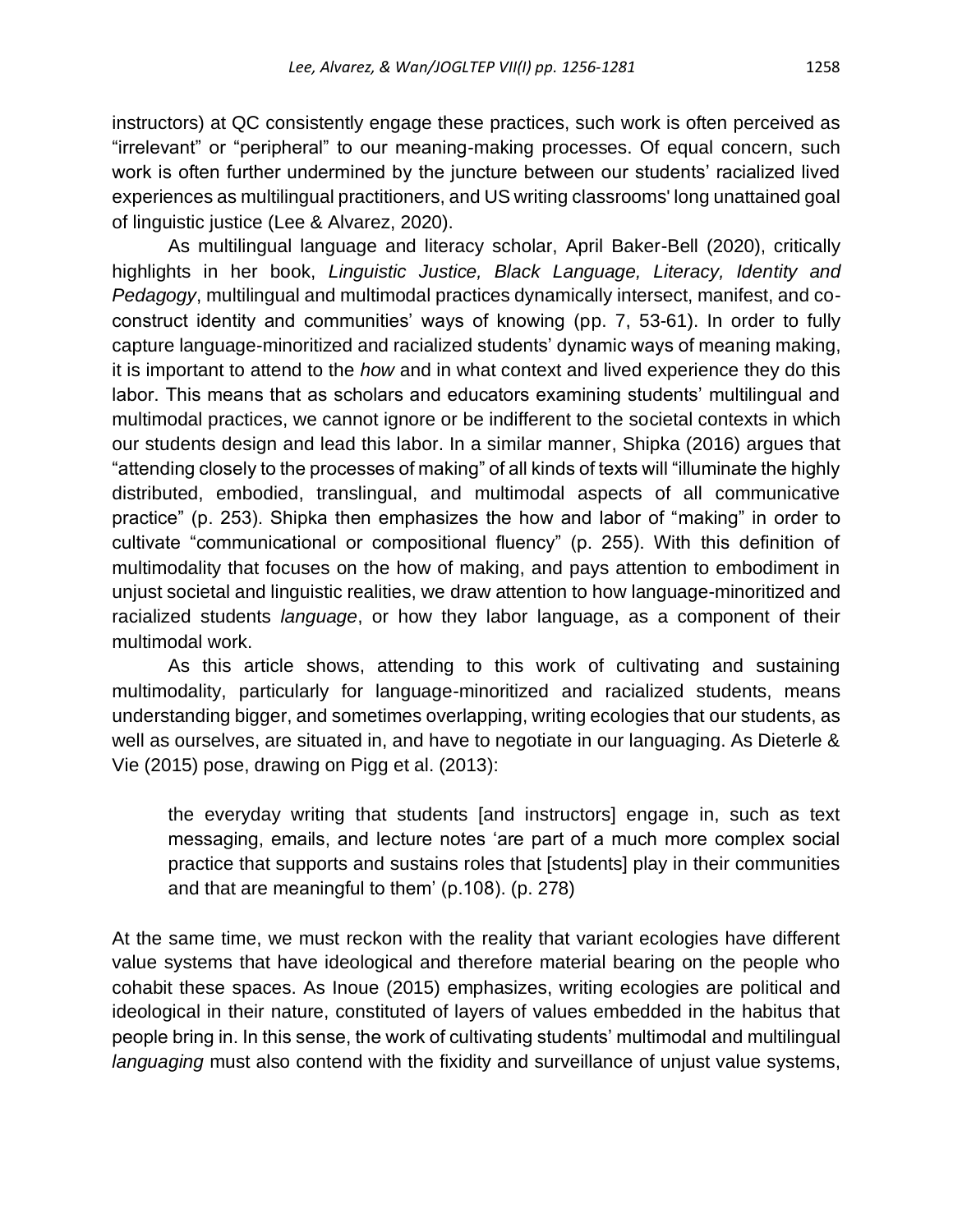and how these systems limit and seek to exclude our students' full range of ways of knowing and voicing (Baker-Bell, 2020, pp. 53-56).

Drawing on this framework of ecologies (Inoue, 2015), this article examines the conditions for uptaking multimodality in a growing multilingual and transnational US public-serving institution. As Wysocki et al. (2019) point out, not all institutions face the same material and ideological challenges in building a culture of multimodality, and "we must, therefore, attend to these differences and develop theories and practices that work across institutions and contexts and, at the same time, inform localized activity within them" (p. 25). Following Wysocki and colleagues, we examine these local conditions amidst what Horner (2019) identifies as part of the larger conditions invoked by "fast capitalism," which seek "difference"—both language and technological difference—as "new" and isolated 'competencies or technical skills' rather than continuously emergent practices (pp. 275-276). We dispute the view that treats multimodal meaning-making practices as isolated and 'desirable' skills to be solely acquired in the service of globalization. This view reiterates a monolingual and monomodal ideology that occludes the extraordinary labor and historicities that people engage in and bring with as a way of *languaging* within, across, and for their communities. Our examination then treats multimodality as dynamically connected to multilingualism—as an embodied practice. Our approach learns from Baker-Bell's (2020) transformative grounding of *Linguistic Justice* as one that centers Black Language for Black students' linguistic liberation, and in this manner, we view the work of cultivating conditions that center our languageminoritized and racialized students' full range of language practice as work that also moves toward linguistic justice.

Our examination makes a conscious "move toward justice" because laboring toward the intertwined practices of multimodality and multilingualism must also contend with the unequal realities for the bodies, communities, and ways of knowing that produce these rich and critical literacy practices (Kinloch et al., 2020, pp. 4-6). As Kinloch, Burkhard, and Penn (2020) explain in their introduction to *Race, Justice, and Activism in Literacy Instruction*, "it is a devastating reality that too many Black and Brown students do not feel safe, loved, and protected in schools, and that many do not see schools as intellectual stimulating environments that nurture their minds, souls, and spirits" (p. 4). At QC, our students contend with this reality on a daily basis, and our work looks to centralize their ways of knowing, being, laboring and voicing to sustain these literacy and activist practices (Horner & Alvarez, 2019). While the labor of instructors is certainly part of the ecological conditions we discuss here (Cox et al., 2016; Kahn, 2015), our article places specific focus on the labor that racialized and language-minoritized students, many of whom are also institutionally and broadly categorized as multilingual, *do* to resist oppressive and exclusionary ideological, cultural, and material forces. In this work towards linguistic justice, we confront monolingual language ideologies and look to where and how the labor of languaging is *happening*. And we highlight how instructors can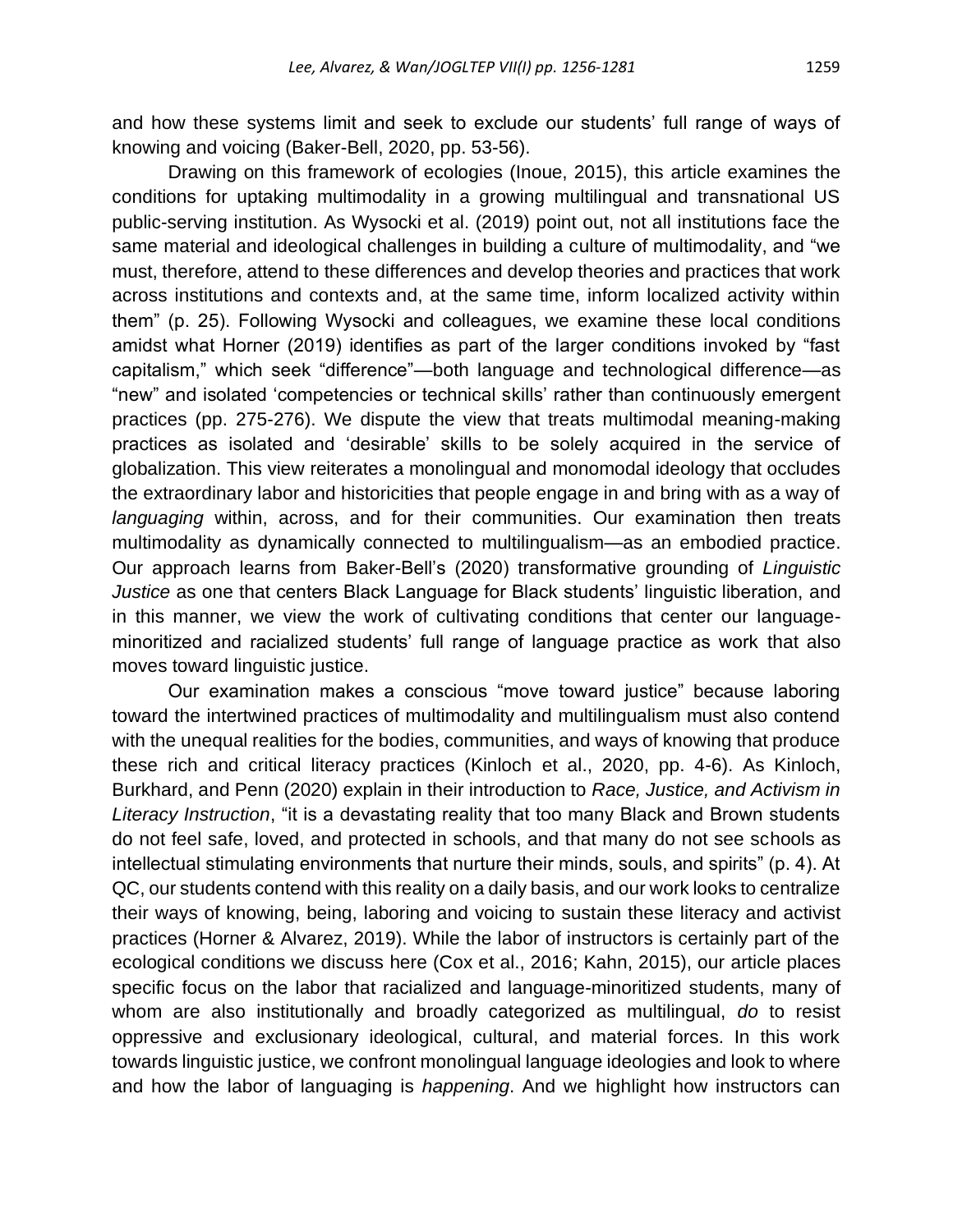cultivate a culture of multimodality and multilingualism by seeing and viewing these dynamic literacy practices as embodied and mutually dependent, and as methods and methodology for us to build on one another.

In acknowledging the importance of *how* we labor and cultivating a culture of multimodality, we insist on naming these material and institutional conditions in terms of our 'diverse' and transnational student body, as well as students' resilient practices for overcoming adverse economic and migratory experiences. We do so, not for the 'exoticism' these embodied practices can often exude, but for the ways that these conditions, and the vast and varied lived experiences shape our ways of 'doing' at QC, a publicly funded, majority minority urban institution that is part of the City University of New York (CUNY). From our standpoint as transnational and immigrant-generation scholars, our efforts take ground in the struggle for linguistic justice and the need to resist monolingual ideologies and acknowledge and sustain the richness of our students embodied literacy practices in an educational system that we know to be under-resourced and inequitable. This alone makes our collective labor that much more complex and-yetsignificant in generating change that pushes the ideological and material boundaries.

### **Laboring in the Next America: CUNY and QC on "doing more with less"**

While CUNY, like many public institutions in the United States, constructs itself as serving the public, state funding at its 4-year institutions is 21% lower than a decade ago. (Lerner, 2020; PSC-CUNY, 2020; Yarbrough, 2020). This in and of itself is a telling point about the material conditions in which the largest public university system in the nation 'functions' on a consistently vanishing budget. These conditions are a stark contrast to how such public institutions are positioned as key elements of the social engine that fuel the upward mobility of students and the local economy.

Indeed, our CUNY schools are often praised for our broad range of students and grand potential for change. The CUNY system is considered the largest 'feeder' of employment and enrichment for the city and the state, and CUNY students and alumni are often sought out because the institution is viewed as a place of 'recruitment' for 'diverse' and multilingual professionals. This form of cultural capital, as Bourdieu (1984) would identify it, materializes into the vast economic capital produced for the city at large. QC, in particular, leads in many of the factors that shape the composition and making of this cultural capital that constitutes the city and the state.

An "economic impact study on the value of Queens College [QC]," based on 2017- 2018 fiscal data, "showed that the college adds more than \$1.8 billion to the New York City metropolitan area and provides a return of \$4.90 for every dollar spent by taxpayers" (CUNY, 2020). This study also highlighted how QC is the leading institution for degrees in education for the city and the state, meaning that beyond its economic impact to the city, QC actively shapes the present and future of the city's K-12 education and curricula.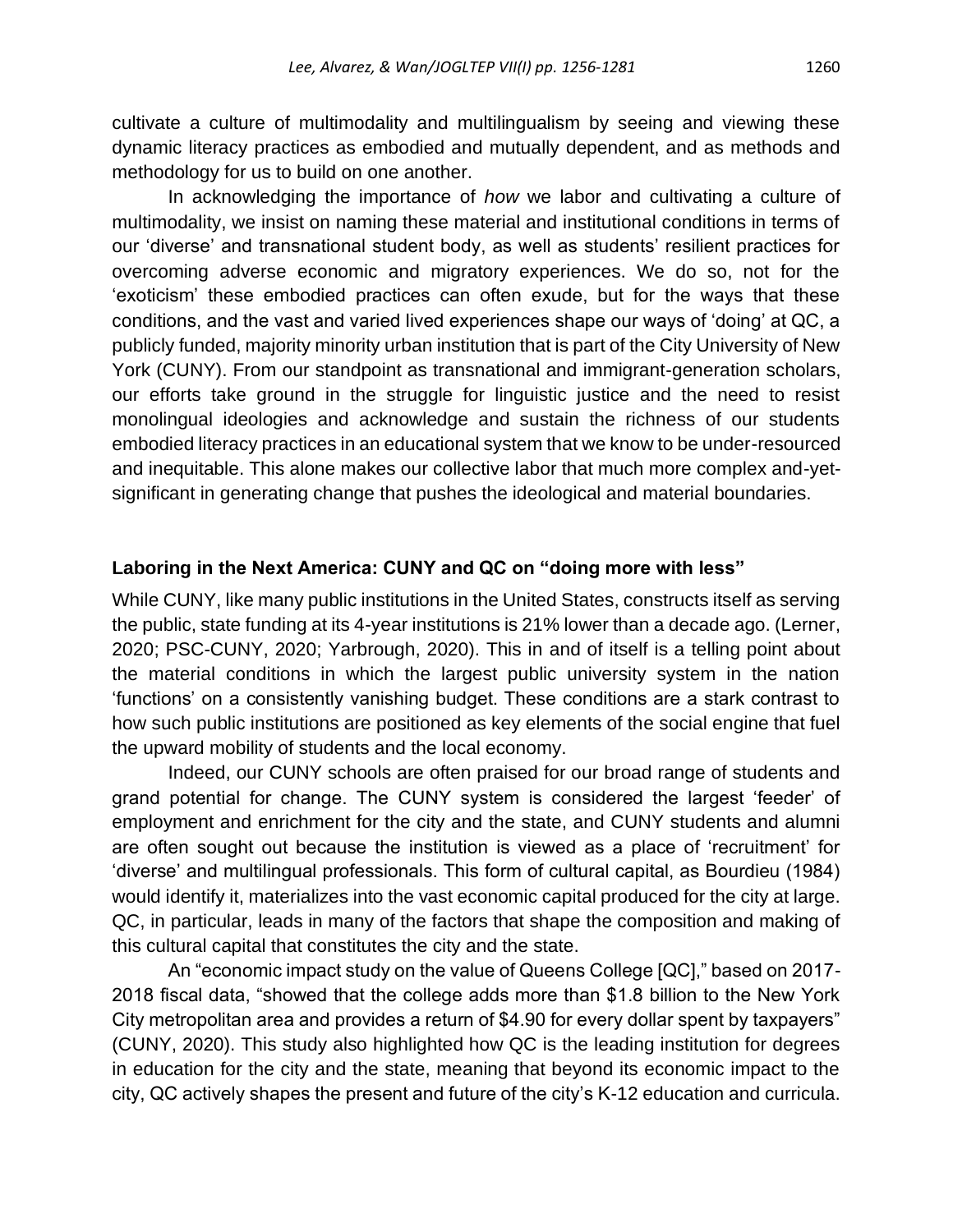And to add to this, QC has historically and dramatically contributed to alumni's social mobility, ranking "fourth on a national mobility index" in 2019 (Queens College, 2019). While we do not wish to overemphasize the economic contribution of graduates as invoked by neoliberal higher education, these contributions show QC's impact in advancing the goals of a public education that answers to the multimodal and multilingual demands of a transnational context. Located at the geopolitical epicenter of multilingual practice, QC has established a number of pathways, such as those in the field of education, that demonstrate significant impact in social mobility and richer curricula for all students. But such advancement must be met with material and dispositional labor in ways that work toward justice.

As insiders to the institution, our students are well-aware that these praised social mobility 'happenings,' for instance, occur under extraordinary conditions. As a QC alum, Enoch Jemmott (2019), writes for the *New York Times* on his experience navigating New York City public schools, including QC, "I came to realize that, in every step along the way, we had to do more because we had less" (para. 12). Jemmott explains this further as, "the system feels like it is crafted to keep low-income students like us out of college. If it is, it's working: Only nine percent of people from the lowest income quartile receive a bachelor's degree by the age of 24, compared to 77 percent for the top income quartile" (para. 15).

At QC and CUNY, laboring for change is an ecological and shared effort, by which those of us, educators and scholars on the ground, as well as students, consistently labor with what we have and against deeply set institutional, material, and ideological structures of expulsion and exclusion (Kynard, 2013; Lee & Alvarez, 2020). In fact, Jemmott's poignant yet distinctly accurate argument about "doing more with less" functions as a leading metaphor for how languaging and laboring for multilingualism and multilimodality occurs at our institution.

### **Conditions for Languaging Multimodality at QC**

In our scholar-educator work of building and sustaining a culture of multimodality amidst our material constraints, Jemmott's (2019) argument speaks volumes about conditions of institutional access to and working of the online platforms and systems that can allow our teaching to make visible the labor of languaging of our students. On the one hand, we face issues related to materialities, access, and systems, and on the other hand, we face the tension of systematized cultures that work against the cultivation of multimodality in our multilingual epicenter of "The Next America." For instance, on the very basis of platforms to communicate and create curricula with and for students, stakeholders in our institution have invested in costly operational systems that have limited functionality and access. CUNYFirst, a barebones version of Oracle's "human capital management system," and the main platform for online engagement for the entire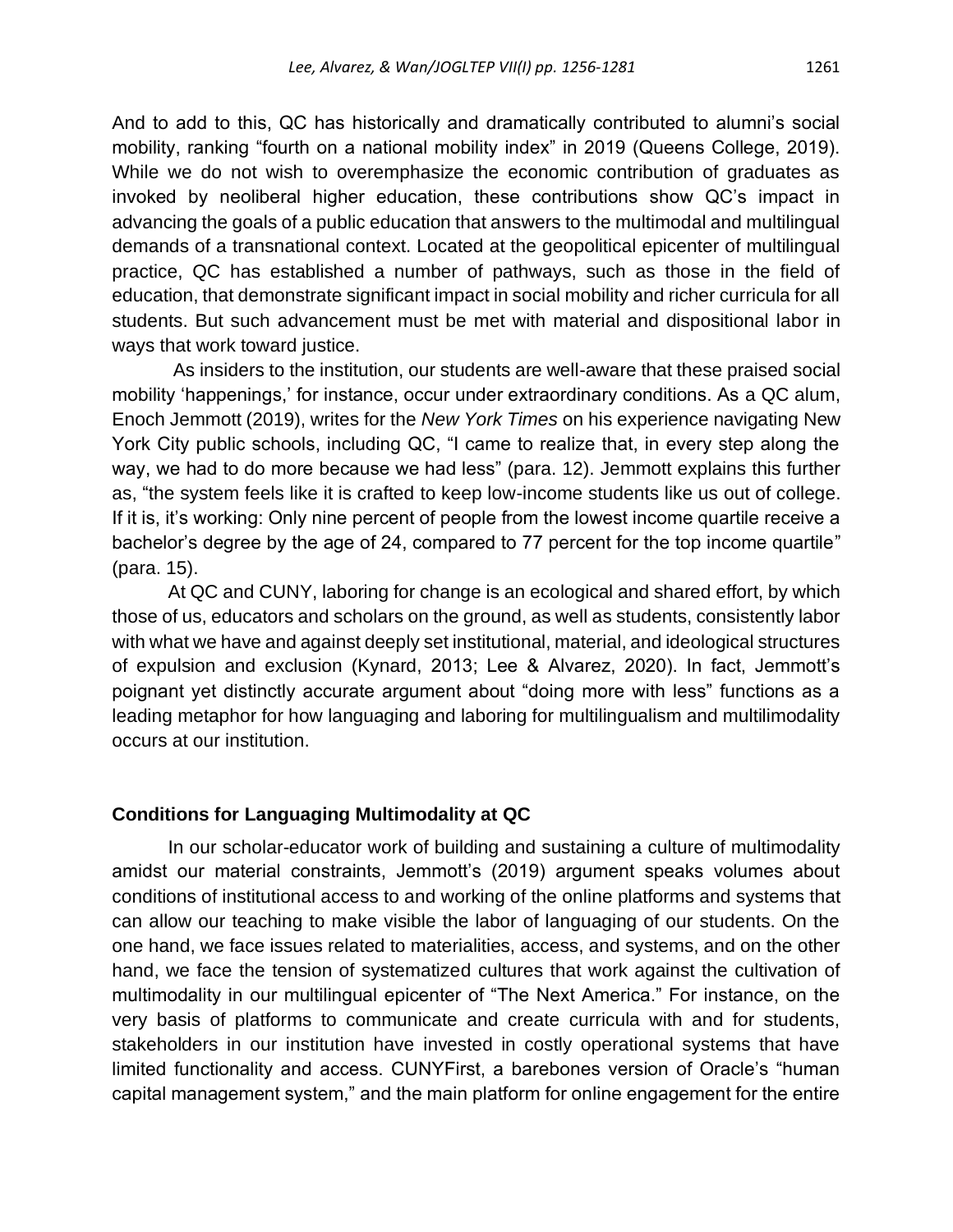CUNY system, has been implemented so poorly that students, faculty, and administrators know it as 'CUNYWorst.' More so, older, less student-driven, and more-widely used university platforms, like Blackboard, create major access issues for our students as they are linked to CUNYFirst (Ahmed & Hogness, 2014). These series of decisions have led to a culture of mistrust in technology both within the university system and at the individual colleges, leading university participants to have more of a means of disengagement from 'unfamiliar' and newly institutionalized technologies. At the same time, the mistrust of institutional technologies has also led students, faculty, and administrators to engage in additional labor to find ways to work around these technological malfunctioning or alternative technologies or platforms to avoid technological failure.

The culture of mistrust in the university's choices for management systems is further complicated by the ways in which the institution has treated multimodal practice as a technical skill that requires minor attention and only demands individualized interest, one that is seen as simply an add-on to 'traditional' product-driven and alphabetic textonly approaches to writing. Indeed, as of now, QC lacks a centralized location or vision that offers students the digital tools and materialities that can aid their multimodal composing. For instance, while QC's Center for Teaching and Learning (CTL) provides a physical space with rich resources to practice multimodal compositions, the space is restricted to faculty use only, so instructors alone may develop their own classroom materials digitally. We see this approach as an extension of monomodality, which imagines fixidity in the creation of digital and multimodal learning materials. It does not take into consideration how students and instructors interact with and transform these materials and platforms in specific contexts and for particular purposes. And while there are spaces designed with students and their multimodal labor in mind, these are few and far between. The college's Digital Writing Studio (DWS), for instance, is isolated in a basement, limited in its physical and virtual access to the students as only faculty can enter with keypad access. Moreover, resources, like the DWS and QWriting, the campus's WordPress platform, have only been created because of multi-year efforts by the Writing Across the Curriculum (WAC) program, not because they were fully and centrally funded projects by the college. This highlights how at QC multimodality is broadly seen as an isolated 'skill' that individuals can acquire on their own without a collective and institutional support, and a commodity necessary to show the institution as participating in innovative practices, as rather than a way of meaning making. And while we do not believe that multimodality can be only cultivated with and through digital technologies, the material constraints along with this view of multimodality as a "skill" certainly make this work much more challenging. The fact that these few spaces only exist because of the extraordinary labor led by a number of committed instructors and administrators, demonstrates how systemic and purposefully designed spaces and materialities are necessary in sustaining a multimodal culture in a multilingual landscape like ours.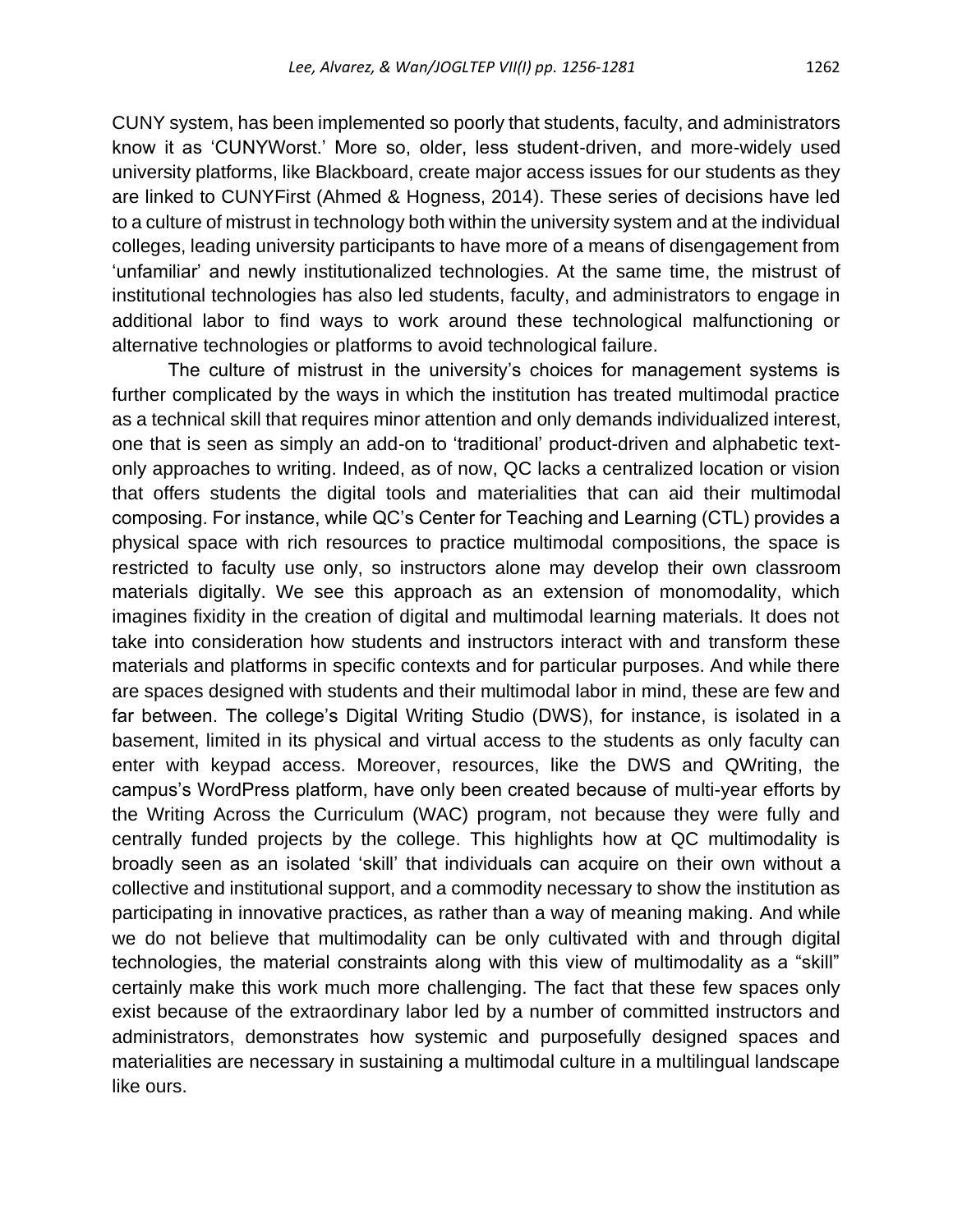Keeping resources isolated, individualized, and minimal not only fosters a scarcity mindset culture, where animosity between instructors and students can more easily unfold as the terms for *making* become less evenly distributed or accessible, but also makes it so that engaging multimodality turns solely dependent on individual instructors' own labor to support such assignments. Additionally, scattered resources require individualistic approaches, rather than more wide-reaching systemic ones, to foster a culture of multimodality. Such approaches reiterate the false assumption that it is up to one person in a specific positionality to shift an entire culture or a set of unaddressed inequalities. In the context of multilingualism, these individualistic and skill-oriented approaches also reinforce the English-only, monolingual ideology, as the design for these 'technologically-enhanced,' and 'innovative,' teaching and curriculum development spaces rarely take into consideration students' rich language practices or potential to participate in these spaces differently.

While not the focus of this article, the context of instructor labor within our underfunded institution must also be acknowledged. It is not a coincidence that as of May 2020, the three of us who are writing this article are the only full-time tenured/tenure-track faculty who teach first-year writing at Queens. Over 90% of our first-year writing classes are taught by contingent faculty, and the precarity of instructor labor does not create time or compensation for the extensive faculty development needed to make what we discuss here more widespread. As a result, text-based and product-oriented assignments prevail because this is what has been traditionally taught for decades at our institution, and this is what many of our long-term part-time faculty are comfortable doing. The 'tradition' of teaching alphabetic writing, as buttressed by our labor conditions, adds to the challenge of making cultivation of multimodality as a programmatic goal—particularly so, when coupled with the technologically constraining conditions in our institutional ecologies. The writing program (including Amy, who served as WPA for several years) implemented multiple initiatives and workshops to integrate translingual approaches to the teaching of writing and digital composing that have seen some individual impact but not necessarily taken up more broadly. For example, a long ago goal that all writing classes would integrate some element of digital composing, in way that looks toward multimodal practice, has had very minimal impact not only because of lack of physical resources like classroom spaces and software but also because of the absence of money and time to help faculty learn how to implement practices that cultivate multimodality that centers the how of making, rather than just end products. The effects of a largely contingent faculty who are not compensated or compensated very little for faculty development and the immense amount of administrative labor that goes into "managing" this faculty undermines the possibility of wide programmatic change (Wan et al., forthcoming), exacerbating the "add on" attitudes towards multimodality. By only designing 'edgy' and 'twenty-first century' classrooms without providing systematic and sustained support, the institution leaves instructors who already have the existing knowledge and commitment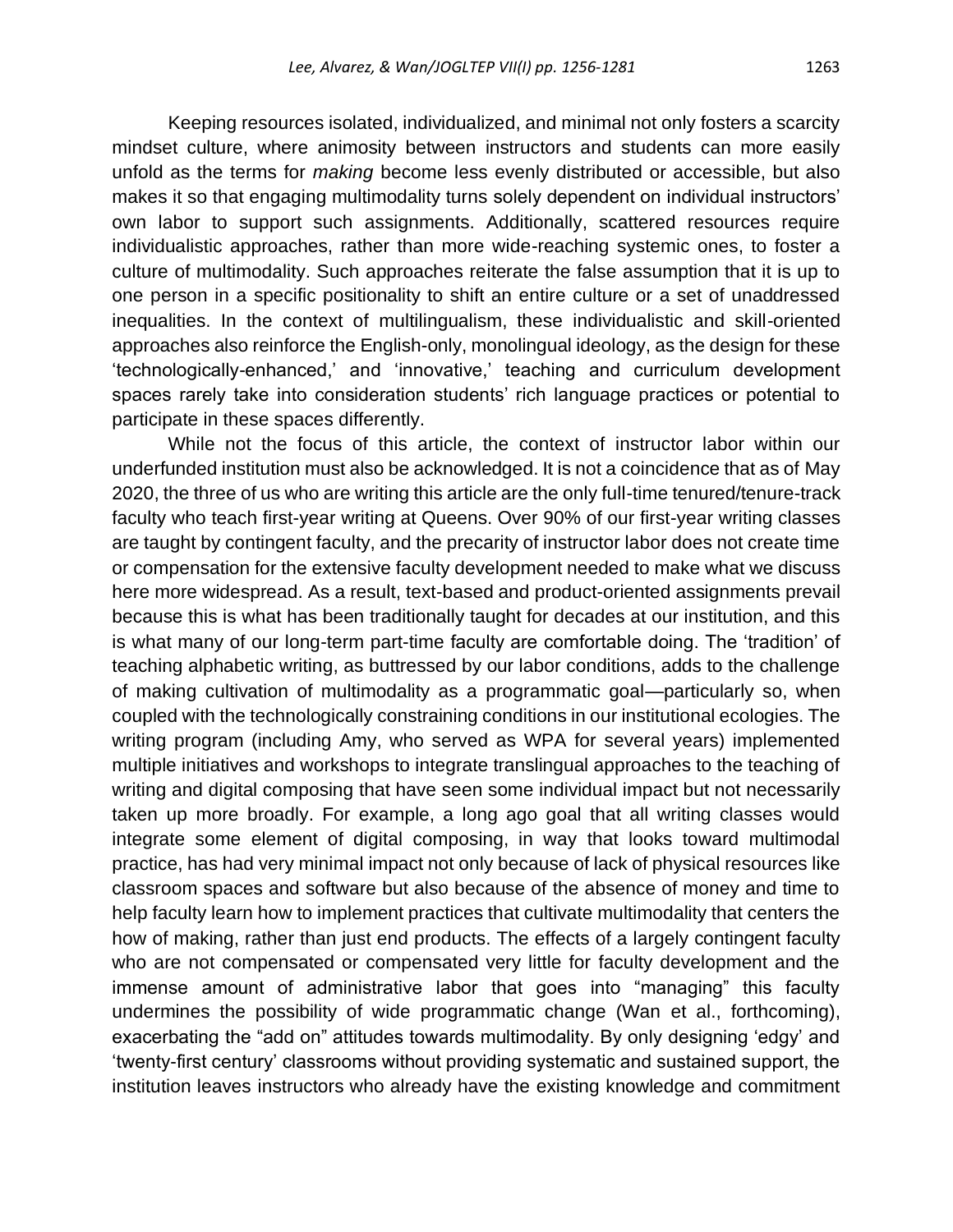to connecting multimodality to the rich multilingual language practices of students in the position of having to cultivate this critical practice on their own, and under their own 'familiar' means. While these efforts often lead to many innovative practices 'ground-up,' on the one hand, without the organized spaces and support, instructors' and students' engagement with multimodal meaning-making as well as their labor to make such work possible, remains ephemeral.

Our efforts to build multimodality in the condition of "doing more with less" are further challenged by QC's institutional history of and ideologies towards multilingual students' meaning-making practices that results in a similarly scattershot approach. As we discussed elsewhere (Wan et al., forthcoming), QC has a long history in its attempts to "contain and control" student multilingualism and language difference (Matsuda, 2006), which has fallen in recent years to institutional indifference as funding and attention to programs and curriculum has waned. This history and ongoing work of linguistic containment reflects the institution's default focus on students' language work mainly focused as monolingual and logocentric. The college's emphasis on providing more writing intensive courses across the disciplines, while seemingly positive in providing more opportunities for students to make meaning beyond writing courses offered in the English department, has not shifted its focus on 'improving students' ability' to draft a research paper—in its most traditional, monolithic, and monolingually conceived form. In this context, multimodal composing or resources for such work to occur often takes a backseat, as the work to 'fix' students' language becomes a priority.

We recognize our students' multimodal composing as an important site that not only affords more embodied, and therefore, expansive, meaning making for our students but also teaches us about the labor that goes into such work. Our students' multilingual and multimodal languaging is tied to vectors of identity and lived experience as multilingual, immigrant, Black and Brown, Queer, undocumented, religious minorities, and/or transnational-identified, and contends with monolingual and monomodal ideologies in writing—the "white racial habitus"—that dominate our institutional ecology (Inoue, 2015). Also, importantly, our students' labor in multilingual and multimodal composing reflects their resilience, resourcefulness, and resistance in their "doing more with less"—the labor of which we greatly owe recognition to. In this sense, we see working to support our students' multimodal meaning-making and their labor around and beyond the inequitable institutional structure as a move toward linguistic justice work.

### **Laboring of Multimodality in Multilingual QC**

In this section, we build on Wysocki et al. (2019) in our efforts to "create, foster, and sustain cultures of multimodal composing in our departments and the institutions in which they are situated" (p. 22). We describe how multimodal and multilingual practices and cultures can be built and sustained, in the context of unequal social and linguistic realities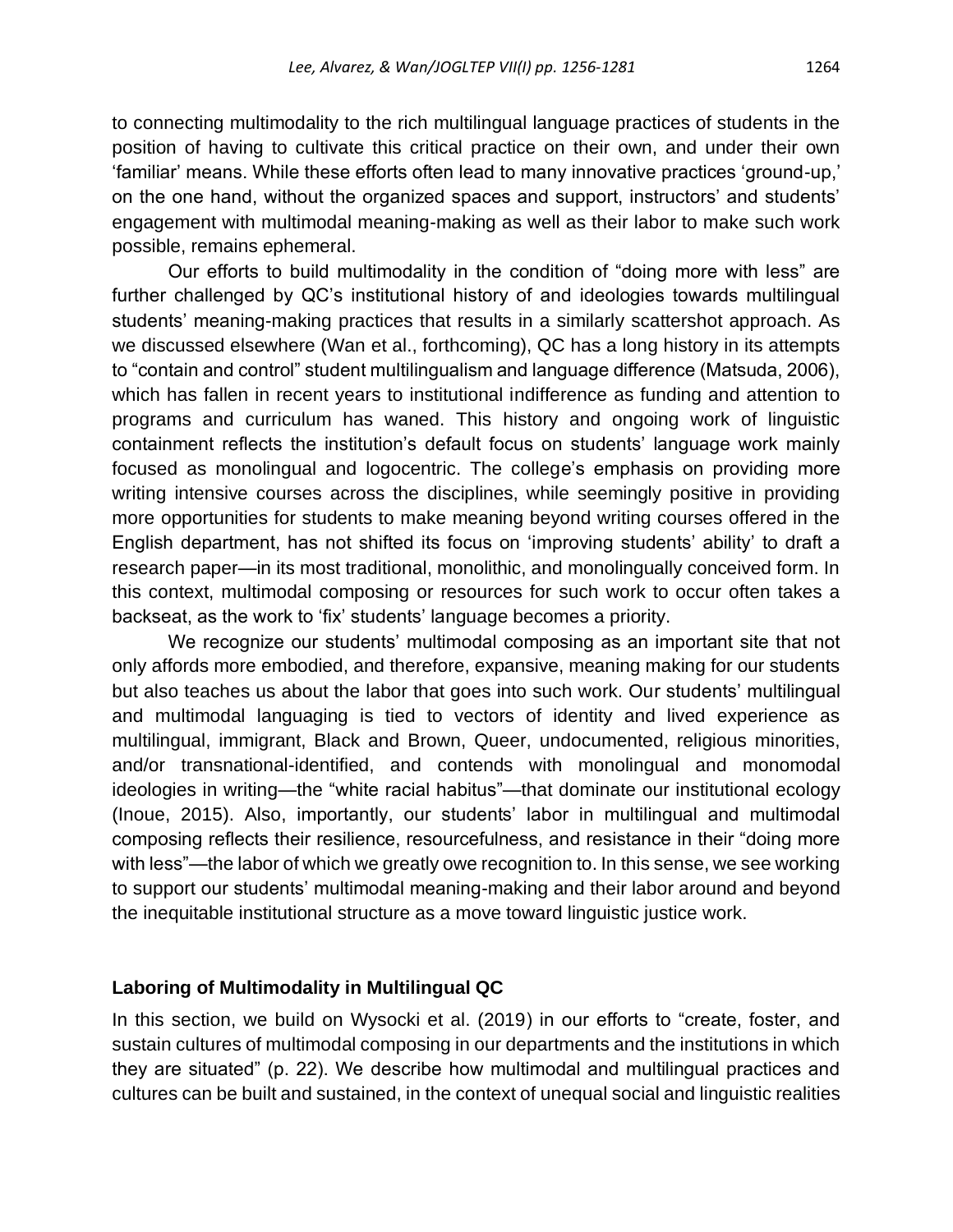and materialities. We focus on our approach to multimodality as dynamic, often collaborative, and interactive engagement with texts and digital tools that facilitate and make visible the language and ontological labor of our students. Our approach builds on our larger goal toward linguistic and educational justice—namely that our students' languaging practices and historicities need to be centered in every aspect of cultivating a culture of multimodality, from surveying available tools to how students may engage with these tools and resources beyond the classroom and within and across their communities.

### *Centralizing our students' identities and languaging practices*

Centralizing our students' rich languaging practices for multimodal meaning making is about establishing platforms for them to lead the production and audience narrative, as students are often familiar with these forms of voicing and participating, and have particular kinds of audience and styles they follow and like. For our students at QC, in particular, having opportunities to design with and for apps and platforms that consider the audiences of their everyday multilingual contexts supports their (and our own) transnational and multilingual community ties. As instructors navigate the digital tools of their institutions, these choices might be limited by institutional structures and decisions outside of a single instructor's control. But as we show here, instructors must make conscientious choices within these institutional conditions. And this does not mean that instructors should abandon opportunities to participate in work that can simultaneously generate systemic change. At the same time, what needs to be foregrounded in this work is careful consideration of how meaning-making opportunities with technologies intersect with students' complex positioning and languaging of their identities, historicities, and embodied knowledge-making, especially in the context of writing (Gonzales, 2018; Khadka, 2019).

Ohito and the Fugitive Literacies Collective (2020) describe how multimodal essay compositions can be a "fugitive literacy practice through which education undertaken in pursuit of freedom from whiteness and anti-Blackness can be awakened in the classroom" (p. 189). Examining students' own theorization of Blackness in their multimodal collage projects, Ohito et al. direct our attention to how multimodal composing "elicit[s] Black knowledges about Blackness [ground up] and demonstrate[s] how these knowledges epistemically trouble whiteness and anti-Blackness" (p. 189). While the practices we engage in are sometimes more subtle in their produced forms, we share a similar belief that engaging with multimodality can provide a means to centralize students' range of knowledges about their languaging practices and to interrogate and resist dominant white language practices.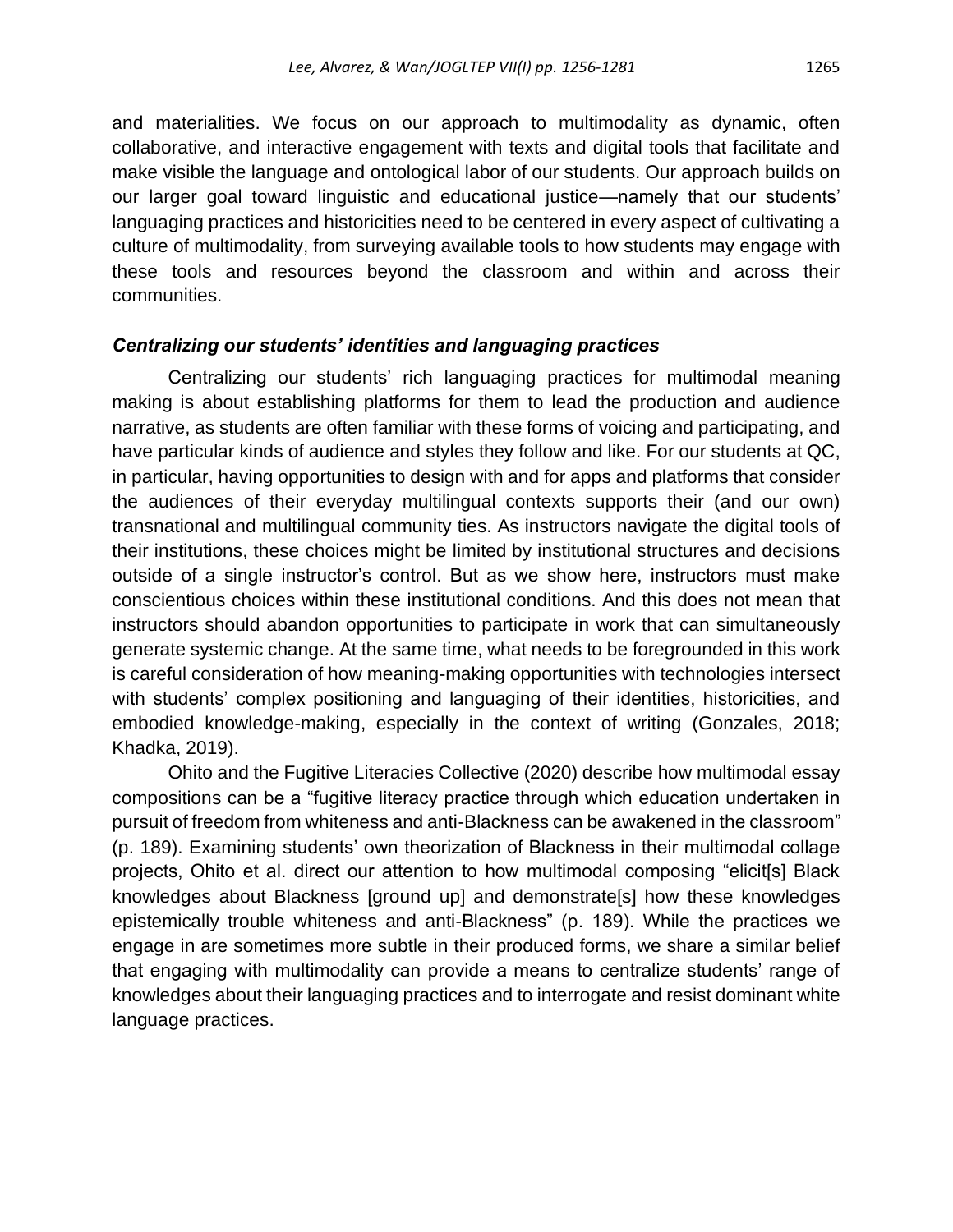#### *Surveying the means available & making student-oriented technology choices*

In making conscientious choices of digital tools, and as a "move toward justice," instructors should examine the availability, accessibility, historicities, and affordances of these tools in light of creating multimodal meaning-making opportunities to amplify and sustain students' rich language practices (Price-Dennis, 2020). As educators and scholars, we are called to surveying the tools, mediums, spaces, and resources that are already available and in 'function' with us, and how such surveying includes our very own languaging practices. The access to technology our institution provides, as well as how relationships with educational technology occur in our context, shape a lot of the work that's possible with our students. As Sánchez Martín, Hirsu, Gonzales, and Alvarez (2019) describe in their work, in promoting multimodality in our classrooms we must first assess available technologies and institutional constraints. In our institutional locale, this form of assessment has focused on both affordances of technologies for students' multimodal meaning making, and how these technologies and our students' transnational alliances can support our work toward sustaining students' multilingual practices.

Understanding and navigating the digital landscape of QC has been particularly important for us, given the technological constraints and language ideologies in our institutional ecology. Our practices of "making do" build on Hutchison's (2019) positioning of Learning Management Software (LMS) as part of the ecology of online writing instruction (p. 11). Because a specific LMS is often mandatory at many institutions, Hutchison encourages writing scholars and educators to shift focus from subverting LMS to considering how practices facilitated by available technologies can be more compatible with pedagogies and course objectives. The decision to combine more open platforms like the CUNY Academic Commons and WordPress with corporate software like Google Docs allows for conversations about how to help students build their capacities for learning how to make what is available 'work for them.' For instance, because we often face the frequent malfunctioning of Blackboard, as well as its inflexibility as an LMS, many instructors, including ourselves, have often used Google Drive and/or QWriting site, a WordPress blog space offered through QC, to facilitate students' composing work. We have made these choices in ways that account for how students may also gain a stronger sense of control, authorship, and collaboration in more transparent ways, as platforms, like Drive, for example, allow students full view of each other's contributions and document histories in real time.

Making choices about technologies, spaces, and platforms to use in the classroom also involves consulting and discussing with students how we have arrived at these choices. As scholars and educators, we should carefully attend to how students participate in and with these platforms differently, and how they labor language and communication through these mediums. We ought to continuously assess these choices with students and share with students how we have arrived at these choices, so they can also participate in the logic behind our use of these combined technologies. This form of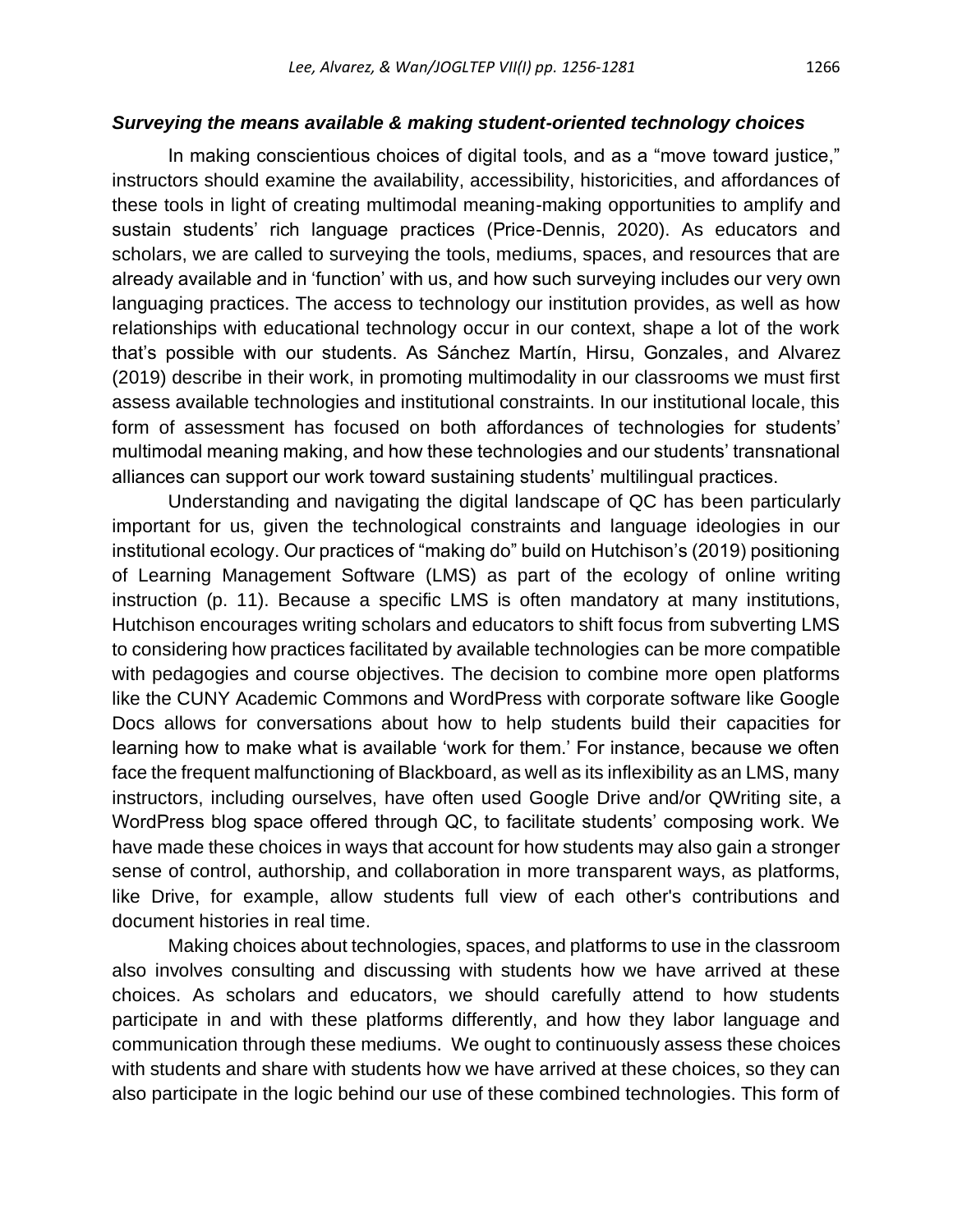attention to the practice of making and building—while keeping communication with our students—helps make their work, inquiries, and goals for using and producing with these means more visible. Inquiring with students about what apps they are already using to communicate with one another, and encouraging them to make use of these platforms in the service of their classroom engagement also allows us, as instructors, to build capacity.

### *Approaching multimodality as an expansive and extended meaning making opportunity*

In addition to surveying what digital tools are available and accessible, the goals of multimodality should be carefully considered in assessing how different digital tools can help achieve those goals in writing instruction. Robinson, Dusenberry, Hutter, Lawrence, Frazee and Burnett (2019) categorize digital tools in the writing classroom into the following: Learning Management systems (LMSs), website and wiki technology, cloud services and storage, smart mobile devices and apps, collaborative productivity software, and multimedia sharing. The integration of these tools into a writing classroom can be interpreted in a variety of ways, and not all of them may result in promoting the attention to what is typically understood as multimodality. For example, LMSs or smart mobile devices and apps, which are only being used to transfer traditional, single-authored texts from one party to another, do not uphold the goals of multimodality that we are imagining. We also recognize that building a culture of multimodal composition for linguistic justice means that digital tools should be integrated to expand opportunities for and ways to think about languaging, rather than restrict them. In this regard, composing with technology does not demand a highly technological facility with coding or the latest digital technologies, which can often feel like barriers to entry to a broad number of instructors and thus precluding their students from having the opportunity to engage in these practices. We believe that it is crucial to have as many instructors as possible understand multimodality as expansive and extended languaging and rhetorical work, rather than 'mastery' of a technology (Gonzales, 2018).

With this approach, we can think about the seemingly subtle but impactful ways that multimodality can be built into the structure of the course, including considerations of what this integration looks like from the assignment to the digital tool being used. This understanding and practice of multimodal composing, we believe, can help instructors shift their understanding of this practice as only possible among a few specialists with "expertise" with technologies and encourage them to integrate digital tools in their writing classroom, finding them a different opportunity to language for and with writing. For instance, we have pointed our students to Google doc's function of editing vs. suggesting, as a way to discuss the difference between the two terms, and how each term assumes particular relationship, engagement, and therefore, labor with the text. Also, importantly, we extended this conversation to how Google doc makes different ways to engage with text visible and why visualizing such labor is important. Building this type of classroom,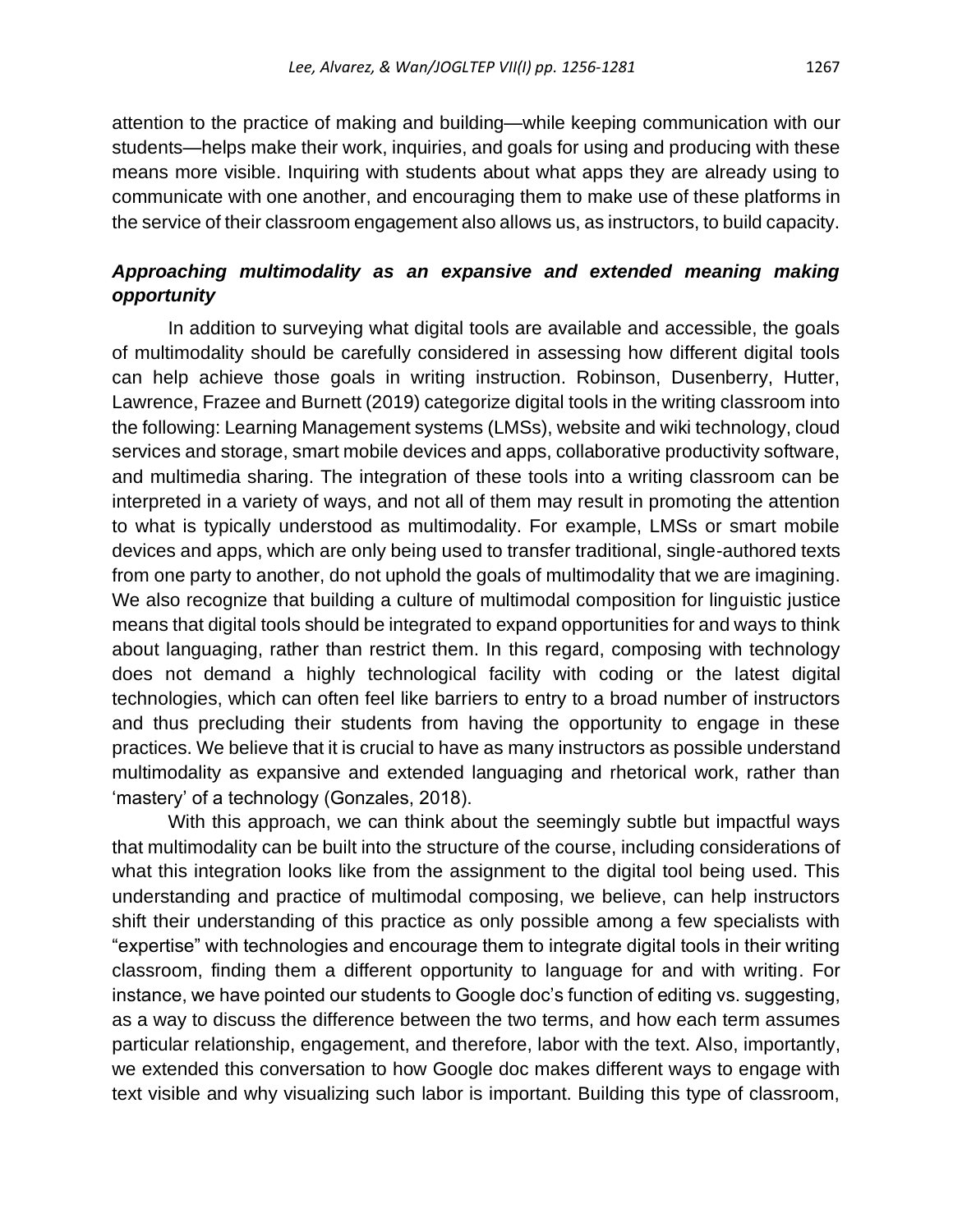which broadly integrates multimodality to reflect how we language and work with the materialities of our classroom spaces, makes a conscientious turn toward justice.

### *Considering privacy and surveillance*

Working towards linguistic justice via multimodal composing also requires consideration of privacy and surveillance issues. These goals to intertwine multimodality and linguistic justice within institutions of higher education do not always feel compatible with justice and equity discussions that motivate open and free software movements because access to digital tools is often shaped by institutional decisions. We must acknowledge that the reliance on corporate educational technology that assesses student engagement by tracking their clicks and other data brings with significant privacy and surveillance concerns in the efforts to steer students toward efficiency and productivity (Beck, 2016; Duin & Tham, 2020; Watters, 2017). Beck (2016) warns educators about the responsibility to make surveillance and privacy concerns part of writing instruction, including "a host of historical, social, political, and financial discussions" (para. 19) in order to foreground the potential risks for our students in using technologies. A particular concern is how vulnerable we might be making our racialized multilingual students when the technologies we ask them to use make them subject to surveillance, such as through tracking technologies in search engines and location histories or even when we ask our students to publish their writing publicly. In this regard, we recognize that seeking an available, accessible, and often corporate digital tool for multimodal composing should also centralize students' own understanding and desire of how they wish to situate their bodies, language, and knowledge production even in our intent to amplify and sustain our students' multilingual practices. We find this a crucial way of thinking and working toward justice.

One thing that cannot be understated is that in the very ways in which our QC students and their vectors of identity and language practice challenge assumed forms of belonging and languaging, we find many important layers of complexity in cultivating their sense of authorship over their ways of voicing. For instance, it is not uncommon for our students to identify as Jewish Orthodox Yiddish and Hebrew speaking women and this, in particular, poses specific ways of participating on online platforms differently. This said, many of our students who identify in these ways are thrilled to work on projects that call on them to share the richness of their cultural and language practices, and the histories of survivance and resistance in their families. In more than one occasion, because of the semester long data collected for the ethnography project that Eunjeong and Sara assign in first-year writing, Sara has had the opportunity to learn with her students about her students' families, and ways of discussing difficult and life-changing events, from the birth of a new family member, to facing linguistic and racial discrimination at work, to how a great-grandparent survived the holocaust and tries to maintain the rhythms of Yiddish language fresh in their mind. Because these stories (and ways of historicizing) are so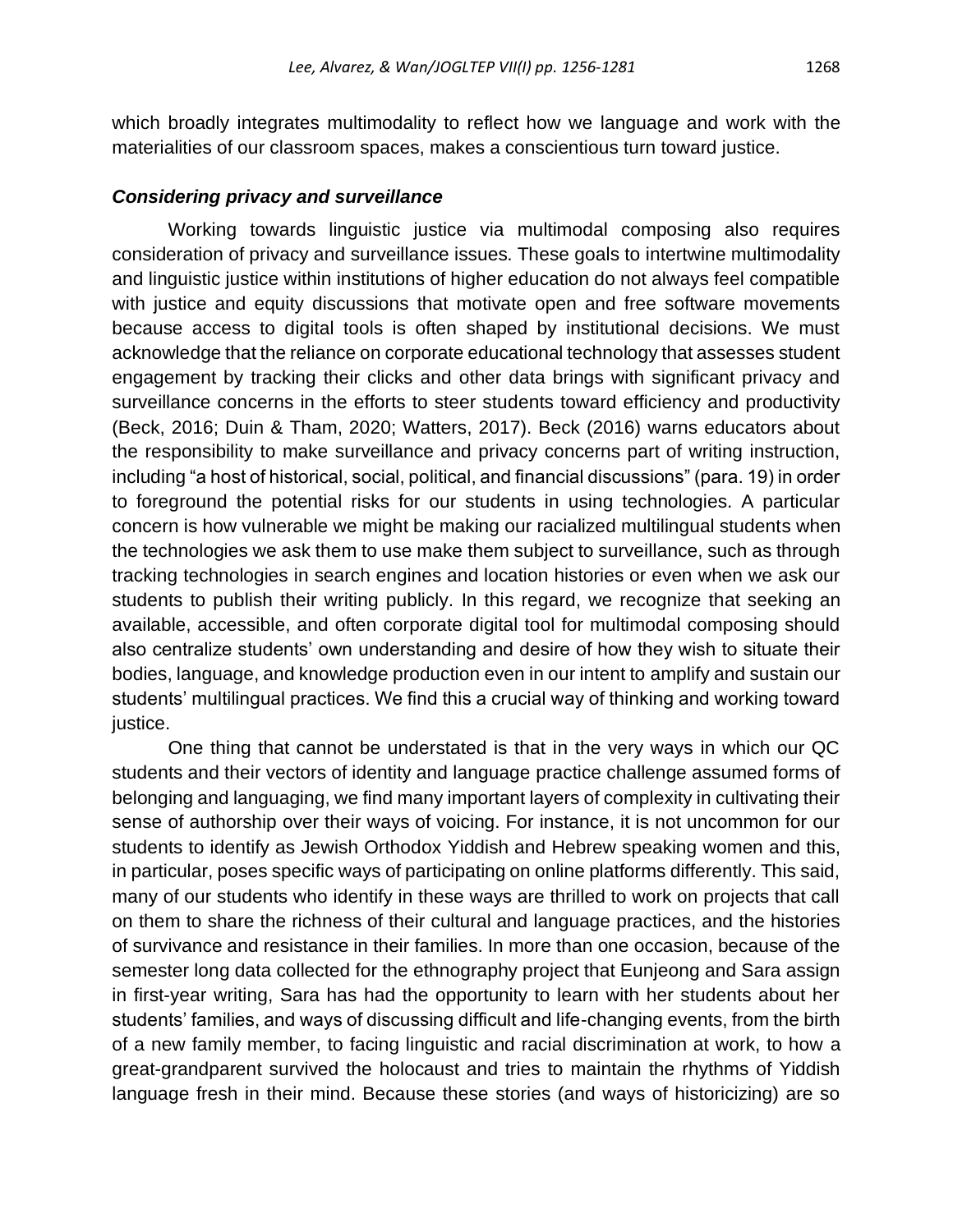important and cherishable information for the families and the communities, it is important to consider how students are storing, languaging, and diffusing this community information. This is why we offer a note of caution about how broadly available online corporate platforms, which make labor of languaging visible in ways that are traditionally valued in academia, can also pose a threat to students' participation with their communities in mind. Matters of consent and privacy, and how in working toward justice with transnational, racialized, and language-minoritized student populations, our languaging for and with multimodality and reliance on the use of corporate global platforms must also pay attention to issues of surveillance and data breaching of privacy.

### **Practicing multimodality and looking toward linguistic justice**

The labor of cultivating multilingual and multimodal composing we have discussed so far—creating accessible spaces for multimodal work and providing composing opportunities that center students' identities and languaging practices while being cognizant of the institutional constraints with digital tools—can be multilayered and complex, even more so in under-resourced institutions. Yet, attending to these considerations also allows us to reflect on how these goals are ultimately intertwined with how students practice metacognition and resistance in the name of linguistic justice.

Before we discuss our students' practice of multimodality towards linguistic justice, as well as our own efforts in this commitment, we want to reiterate our approach to multimodality as an important anchor that shapes our practice. In her study of the influence of WeChat on the writing practices of transnational students, Wang (2019) asks that writing teachers "consider curricular changes that provide students with opportunities to forge new connections across language and modes, to negotiate meaning across differences" and also to become "cognizant of the ways texts provide shape for and take shape from the contexts in which they are produced, circulated, valued and responded to" (p. 269). We see this push for metacognition and negotiation of meaning as a central part of languaging as well as multimodal composing work. Ultimately, our goals in fostering multimodality are to generate opportunities for students to engage with multimodal texts that are open, embodied, and interactive, while making meaning across our languages and modalities more collaboratively and conscientiously. Here, we want to emphasize that we see ourselves as participants in this collaborative and multimodal meaning-making engagement, as we must also language our way through 'new' platforms and practices that our students often share in our learning ecology.

Also, importantly, our approach to multimodal meaning-making moves beyond the broadly institutionalized and written goal of adding a 'digital' assignment to a textual course, a goal that is still hardly accomplished across all of our department's writing sections. In engaging this work, we consider how multimodality is integrated into the composing practices that students already do and the structure of the course. And while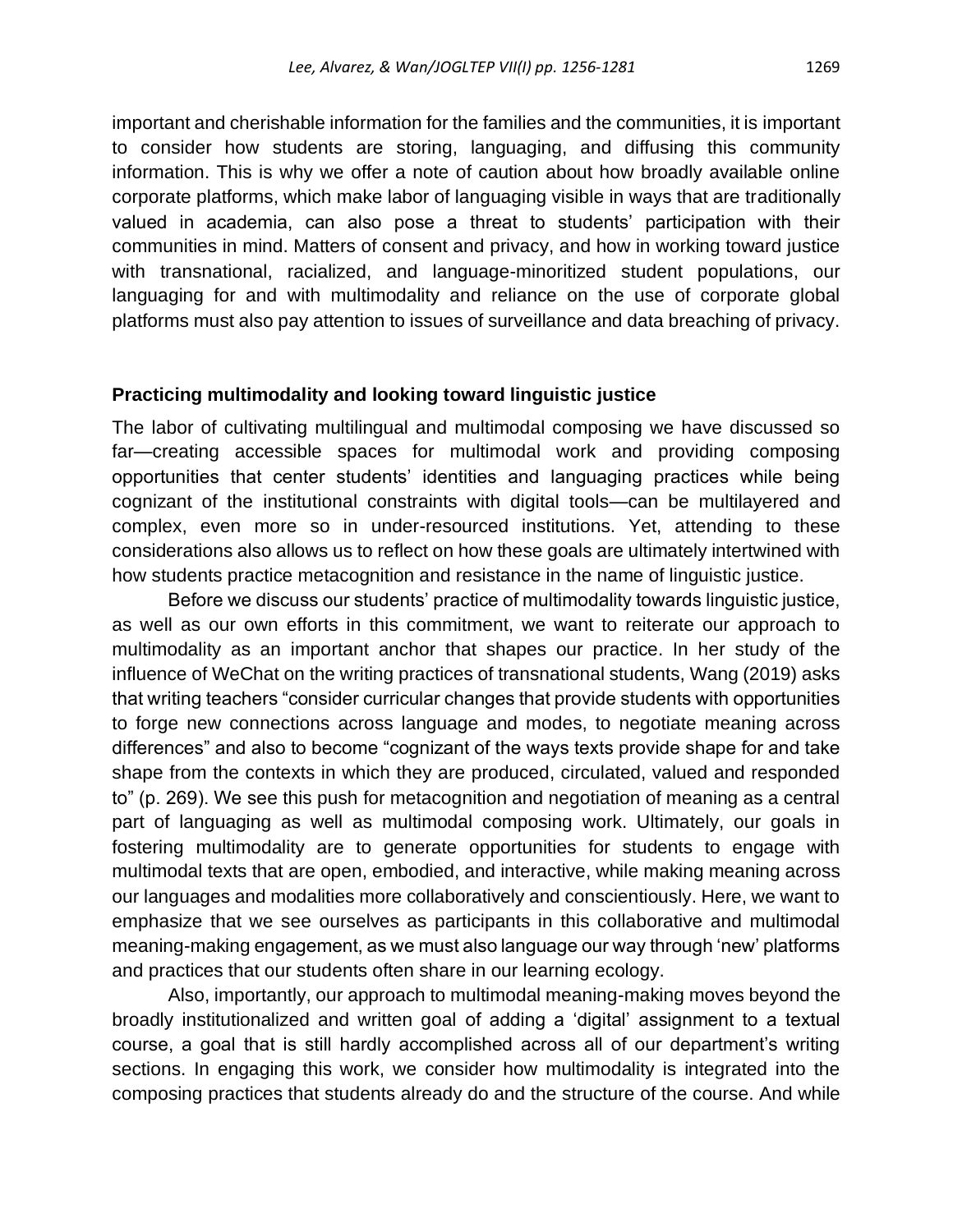at first glance it may not seem like a radical restructuring of writing instruction, this approach is one that refuses to see multimodality through the fast capitalist lens and its values—"its incessant demands for what it defines for us as the new, different, and innovative, and for flexibility in our production and deployment of these" that are grounded in monolingual and monomodal ideologies (Horner, 2019, p. 280). In countering this view of multimodality, our approach seeks to better acknowledge students' labor in languaging in composition by seeing their uptake of multilingual and multimodal practices as laboring embodied experiences, knowledge, and ways of knowing and being rooted in community and ontological practices. While we offer some examples here, what we hope to model is not necessarily specific assignments but the context of how these examples are composed and the considerations our students and ourselves make in this context to highlight our practices and languaging of and toward multimodality. Rather than simply replicating these practices, readers are urged to consider their own students' embodied languaging practices and historicities and local contexts to build and sustain multimodal ecologies that work towards linguistic justice. In this manner, we draw on Baker-Bell's (2020) critical reflection on her own languaging practices, and ways of capturing her research and knowledge in the vision, design, and formulation of her book, to emphasize our goal for treating multimodal and multilingual meaning-making practices as embodied ways of languaging and extending multilingualism. Baker-Bell (2020) writes:

I assembled the book using a collection of images, dialogues, charts, graphs, instructional maps, images, artwork, stories, and weblinks, to capture the multifaceted ways that I see, understand, and interact with Black Language on a daily basis. Indeed, engaging in multimodal practices provided me with space to fully capture the richness, complexity, and dynamism of Black Language. (p. 7)

Baker-Bell offers us a rich and critical window into the 'how' of language practice, and its plural, amplifying and embodied intersections with multimodality. We see this as an important guiding point for understanding and centralizing how our language-minoritized and racialized students often make meaning in a multiplicity of forms that move beyond the alphabetic-text essay. In the following section, we show how we and our students worked toward goals and practices rooted in this understanding of multimodality.

### *Building collaborative, interactive meaning making opportunities*

One way we have integrated multimodality in our classroom is to create spaces to publicly and collaboratively language multimodal practice through Google docs so students recognize the 'doing' and 'making' of language labor they engage in. In Amy's class, two students are assigned in each class period to take class notes on Google docs over the course of the semester. She provides students with a few guidelines about how they might best capture the main points of each class meeting and they discuss as a class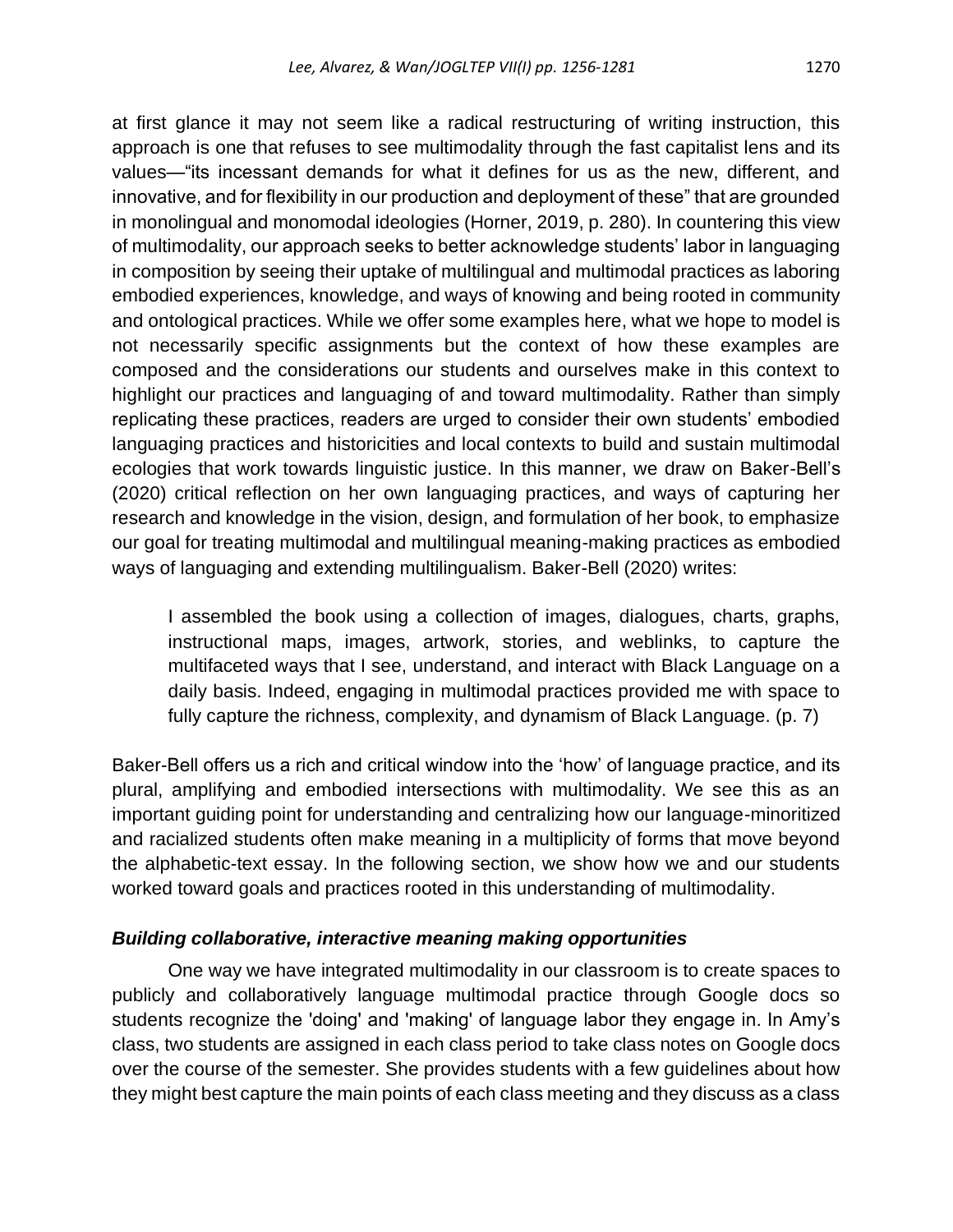what would be the most helpful in terms of structure and organization. The multiple goals of this ongoing assignment include providing a record of each class meeting, creating opportunities for students to practice note-taking and to see how others perform this task, and developing a collaborative and living document for the class. Also, importantly, this assignment makes the labor of composing visible, from the decisions about what to write to the composing itself. This assignment is a simple, straightforward, and flexible way to integrate multimodal composing and make attending "closely to the processes of making" (Shipka, 2016, p. 253) and negotiating language production as a daily part of the classwork and classroom community.

In a way, this collaborative work shows us the kind of embodied meaning making our racialized students already engage in. In contrast to an LMS discussion board, students can gain a greater sense of ownership over what and how a topic is discussed. They use the document, both in the text and with the comments function, to be in dialogue with one another and ask each other questions, share relevant links and use GIFs to respond. All of these engagements not only show our students' approach to meaning making beyond an alphabet-based text but also reflect their conscientious labor and consideration in this embodied meaning making. Students start to develop their ideas in this seemingly low-stakes and admittedly messy space and they do so collaboratively. Students also get to mess with this platform, and find ways that help them organize ideas. This mode of engagement is integrated into traditional classroom discussion, providing additional spaces for student voices and writing. The class can lean on it more or less, depending on the circumstances of the course; for instance, in spring 2020 when all classes moved to emergency remote learning, our students already had an established space where a lot of the classroom work could happen. Through this assignment, students build and practice a sense of ownership over multimodal composing and the knowledge generated through such languaging beyond the monolingual understanding of what's considered as "articulate" language (Lee & Alvarez, 2020).

Our use of Google docs has also made visible a great deal of students' language work, more specifically on how much they engage with each other's language and ways of seeing, writing, thinking about their worlds. In Eunjeong's class, students comment on each other's drafts on Google docs during the peer review process, using the comment function. And in their own literacy uptake, students often use the comment function to directly respond to the suggestion that the reviewer has left, or to ask clarification questions. They also frequently use the chat function when oral discussion time is limited, and they want to address further inquiries. In their comment, students often note a new word they learned that is tied to each other's cultural practices, providing a translation suggestion.

Additionally, Eunjeong often makes it a point to disagree with reviewers' readings of a manuscript, providing her own interpretation of the language, which then creates an important learning point for both the author and the reviewer: For the author, the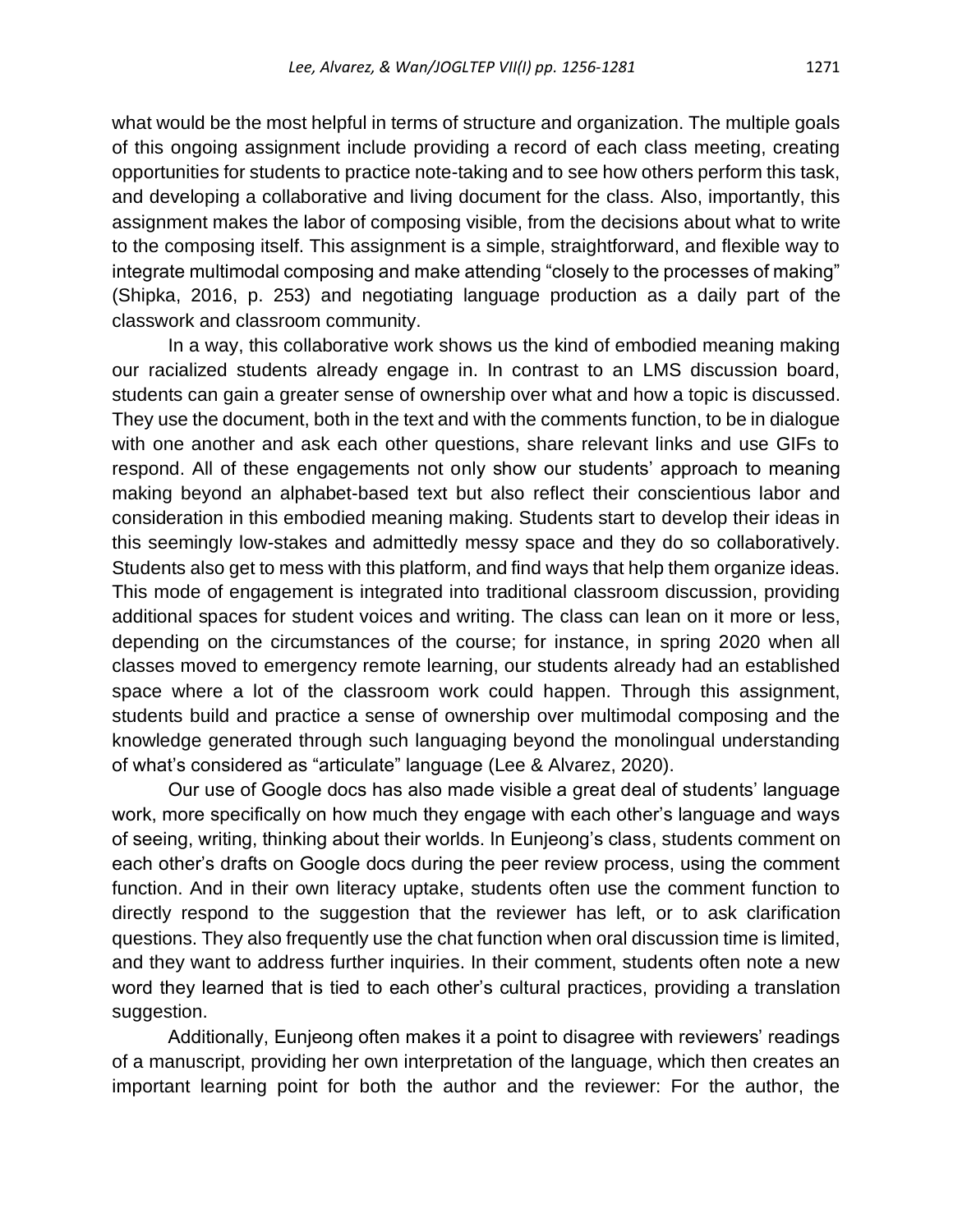difference between Eunjeong's and the classmate's uptakes on language provides an opportunity to think further about how much the readers negotiate over their text while situating this negotiation in the purpose of the writing to make a decision as an author. At times, this exchange has offered students an opportunity to see how we all labor with each other's language differently, and how such decision is not only shaped by material conditions (e.g., lack of time, what technologies are involved to do the reading), but also dependent on individual readers' willingness to engage with text and attitudes towards readers' role in meaning making. While all of this collaboration and engagement with the text can occur in face-to-face classroom settings, Google docs allows us to make this labor of collaborative languaging more visible, facilitating students' reflection and metacognition about their own meaning making.

In taking up these classroom and assignment practices with specific digital and technological platforms, students along with instructors are negotiating language production in real time. Most importantly, they are—together—building languages on composing multimodally. Google docs and Drive folders lend themselves to this languaging practice, in particular. As Sara has found in her teaching, students in our classes may be familiar with terms such as upload, download, folder, edit, insert, format, but through the process of 'doing,' and talking about such doings, they are building on these practices, and figuring out their own meanings for them. In this very languaging practice of naming and familiarizing ourselves with the terms and functions of these tools, we are changing the possibilities and expectations of multimodal and multilingual meaning-making. More so, these platforms, and the classroom practice of discussing the uptake of these technologies opens up opportunities for students to reflect on the value and richness of their languaging and labor.

### *Contesting dominant monolingual ecology via multimodal composing*

Our students' multilingual practices and lived experiences often shapes the discussion of and contention to the dominant monolingual ideology and the white gaze. We cultivate spaces and dispositions to inquire, discuss, and contend with how the monolingual space of education is constructed through and with many different modalities. For instance, in Eunjeong's class, students reflect on what writing they engage in how and where, and who and/or what influenced their learning and practice of language at the beginning of the semester to better understand the multilingual space that our students build together. This prompt at first often returns with responses such as "of course, English," or "I only do writing in English, so English." Yet, students' reflections point to their awareness of how their language choices are shaped by technologies available on campus and on their personal devices, and how different dynamics around multimodality are also tied to their varied historicities and practices across different languages.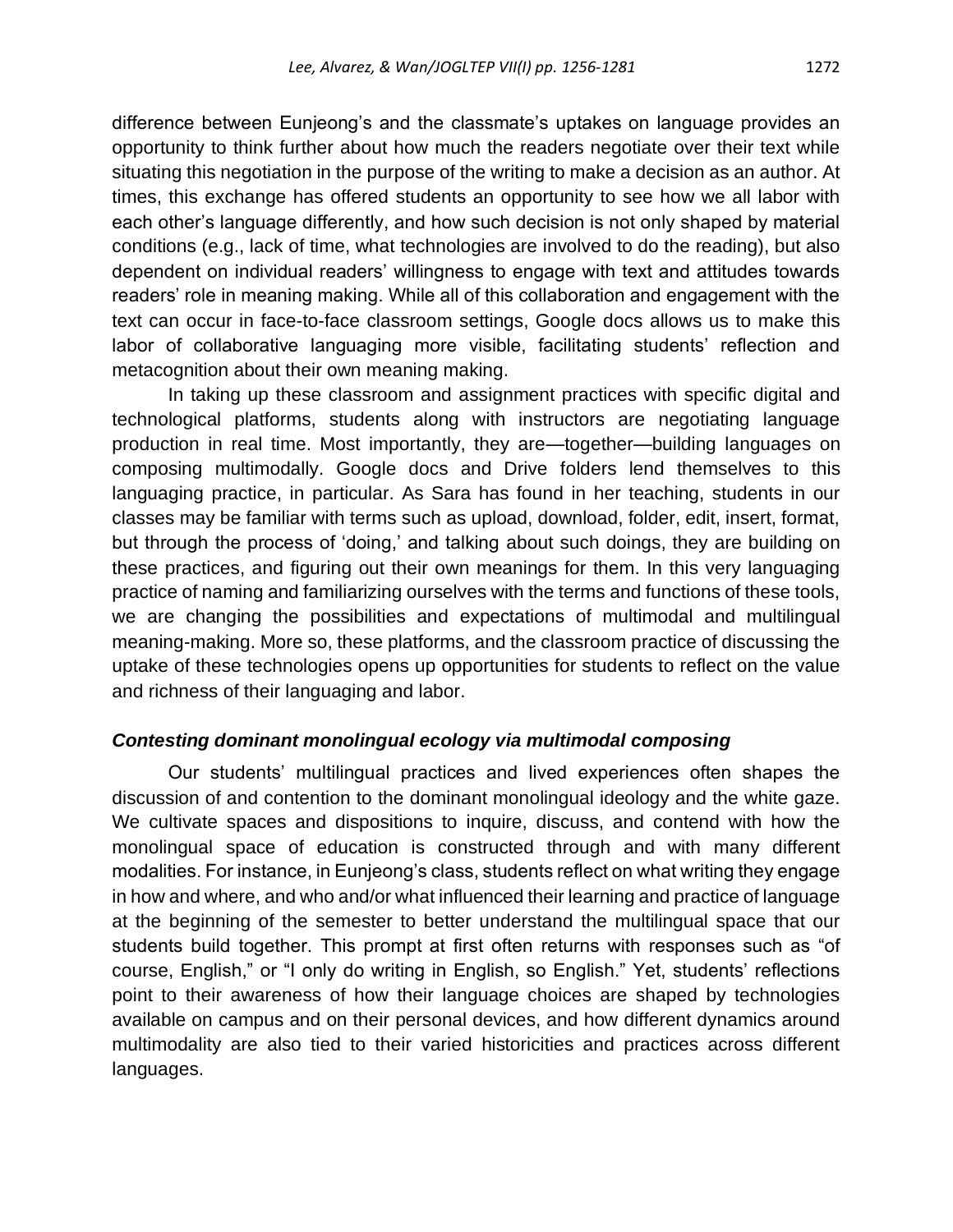Also, importantly, students' critical gaze extends towards online spaces, and more specifically, how even digital spaces such as Google Docs are often set as monolingual English-only as a default setting where accents are considered 'special characters,' which then requires additional labor in their composing work. And often, this discussion circles back to how semiotic design of every space—both physical and digital—is influenced by the ideological assumption about what language is set as "default," and the weight of such default setting falls back on linguistic Others as seen through a white gaze, multilingual students, who yet again have to learn how to navigate a monolingual space online. With this discussion, students understand the act of writing their own or an author's name that requires this additional labor as an act of recognition and respect, and ultimately, linguistic justice for multilingual writers.

### *Encouraging metacognition and embodied meaning making*

In extending the questioning of dominant monolingual and monomodal assumptions in writing, we often task our students to engage and inquire about multimodality along with their current writing. For instance, alongside the preparation for the literacy narrative assignment, Eunjeong has asked students to include a concrete artifact that can further support their meaning-making in their paper. Students often bring a screencapture of a personally meaningful literacy artifact such as their diary, journal, poem, previous school writing projects, or their childhood pictures. While this artifact is still incorporated in their writing as an example 'supplementary' to their main text, students engage in discussion of how choosing the artifact takes a lot more serious consideration than what they originally thought of as just picking a 'supplementary' example. Throughout the process, students think about not only why the artifact connects to the meaning that they try to communicate given their embodied experience with the object but also how the artifact can be 'read' by the audience differently, and therefore, may invoke different readings based on the audience's own linguistic and cultural experiences.

Our "remix" assignment, an assignment that Eunjeong and Sara have often led in various forms in different courses, has fostered opportunities for all of us teaching writing in the English department, to see students' labor with multilinguality and multimodality even more explicitly. The assignment asks students to repurpose what they learned from the course by situating their work beyond our classroom while also engaging with additional research. In doing so, students actively think about their multimodal meaningmaking practices as an opportunity to address an issue and the audience that they would like. As they take the position of an activist for the message that they aim to bring forward, our students show in-depth engagement with multimodal choices that they make in their work and ways to promote their composition.

Through this remix assignment, students also continue their reflection on their own writing and language practices while thinking deeply about how their meaning making practices are constantly mediated by different technologies and online platforms,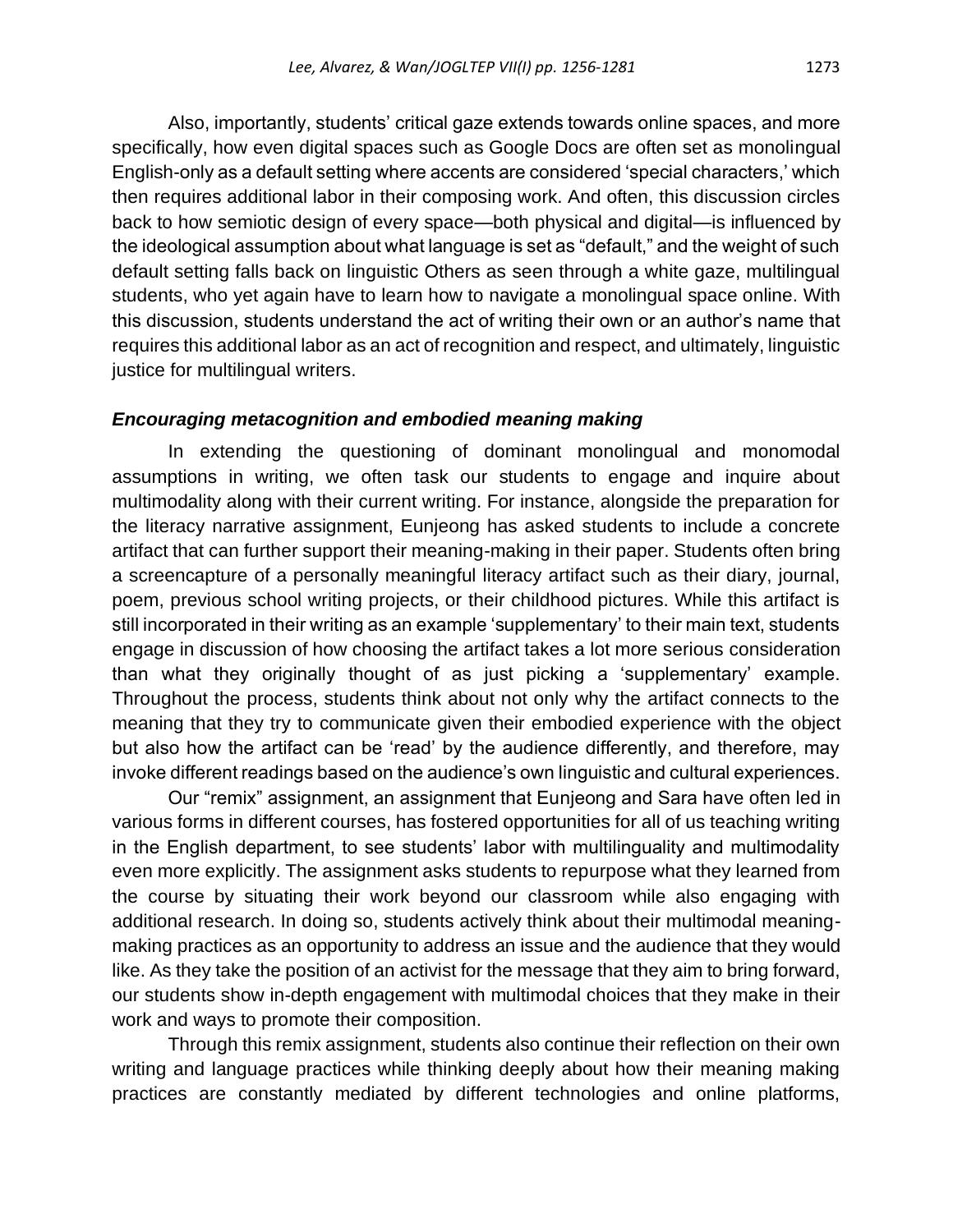including smartphones, laptops, and social media platforms such as Instagram, Facebook, Twitter, and YouTube. Students often pursue technologies that best fit their purpose of multimodal composing and effects that they would like their audience to experience from. This also means they carefully survey technologies publicly available and examine them based on their own goal of meaning making, which also involves selflearning of the tools and sharing the strategies to navigate with the rest of the class, including ourselves, instructors. Students in our classes report that it is often this "remix" culminating assignment that requires the 'most work,' but greatest opportunity for selfexpression. We, too, find that this is the case, though students can often dismiss that they have been building on their multimodal experience from the very beginning of the semester, and in their own schooling and community practices prior to entering our classrooms.

Our students' multimodal engagement also highlights their rhetorical and language work of considering and designing their future multilingual and professional selves. While many of our writing courses encourage instructors to have a 'remix' assignment this uptake is different for every instructor, and the goals established for that course's curricula. But because 'the remix' assignment resonates so well with our QC students, and because QC is an 'educator' institution, in Sara's *[Rhetoric and Writing in English](http://rhetoricaleducator2019.qwriting.qc.cuny.edu/)  [Education](http://rhetoricaleducator2019.qwriting.qc.cuny.edu/)*, a course designed for pre-service Secondary English Language Arts (ELA) educators, the 'formal' remix assignment exists but is also built into a number of classroom activities, thus, allowing students to cycle back into it in a number of ways. Such cycling allows for preservice educators to get to know a plural number of technologies and ways of voicing their ideas. One such remix activity is introduced toward the end of the semester, where students are asked to combine their remixed teaching philosophy statement videos with their English Education and linguistic justice statements. This activity is called the ["Educator Ethos Selfie.](http://rhetoricaleducator2019.qwriting.qc.cuny.edu/educatorethosselfies_samples/)" While in many occasions students in our writing courses may choose to not publicize their videos or display their faces on something they have created digitally, this activity cultivates in students and soon-to-be educators the idea that positionality and stance in English Education is tied to all the many and embodied vectors of their identity, their ways of knowing, and languaging in the world. Students are tasked with using their phone's camera function, to take a selfie and add pieces that allow them to express their teaching philosophy, as well as their ways of making sense of English Education. They are then asked to choose a social media platform of preference to post these selfies. As their instructor, Sara also participates in the activity but instead of offering her philosophy, she reflects on how that particular manifestation of the course (which is taught every Fall semester) has transformed one of her educational views.

As students begin to develop their "Educator Ethos Selfie," and they realize that they work with different phone cameras, and have different app functions available for editing and labeling photos (i.e., WeChat, Whatsapp, Messenger), what often happens is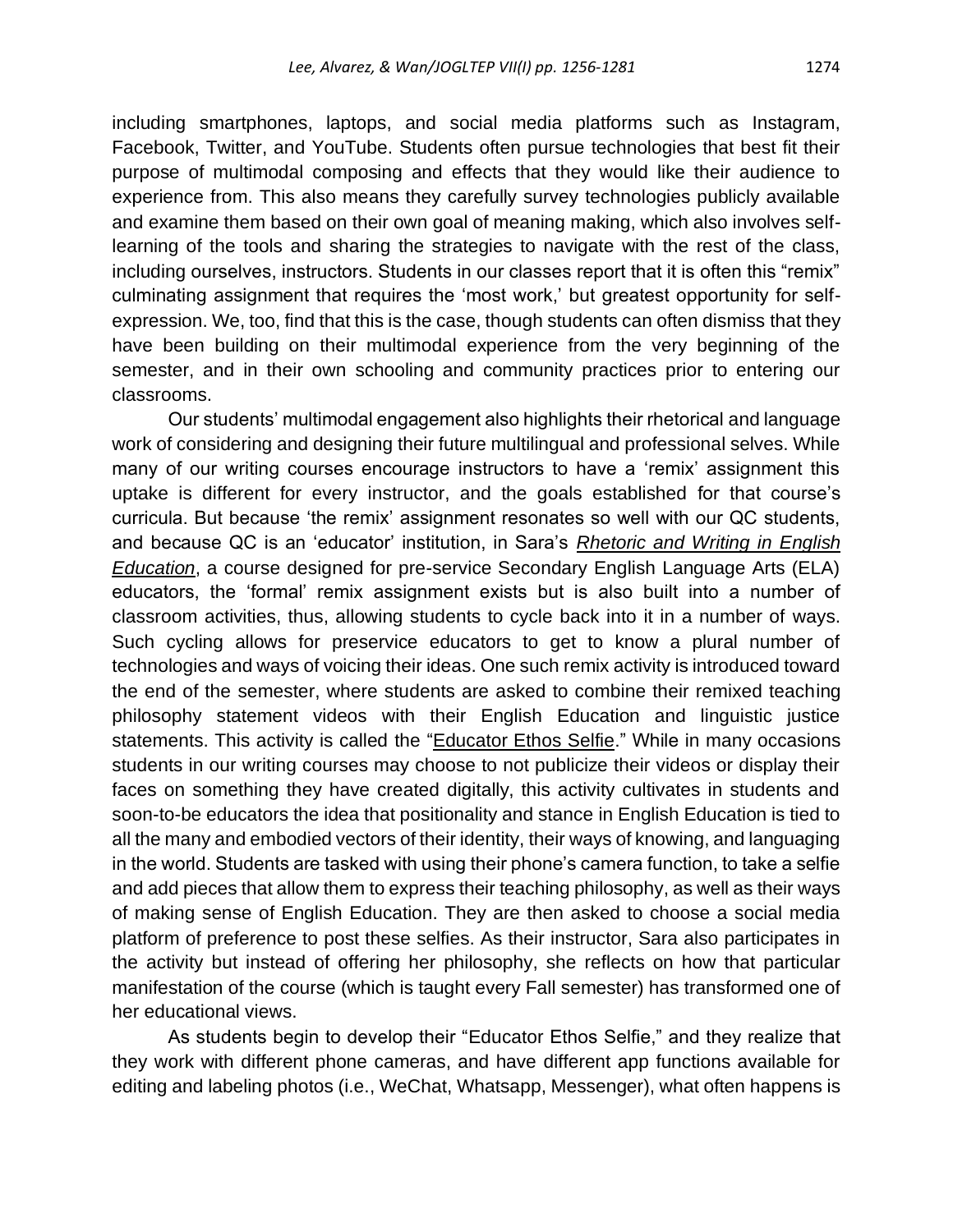that they begin to circulate their photos (and sometimes take their photos) with each other's phones or apps, cultivating collective ways of remixing their embodied practices. Students also contend with the value of these selfies, as they language back and forth on what words, named languages, emojis, expressions, terms, and/or styles they want to have on the image. The activity encourages a visibility of our culturally and linguistically diverse student body, and their strongly developed research and lived experience eye toward English Education, as a field and profession. Because the activity directs students to 'their' own known audience, not their instructor, they often design these selfies to highlight how their racialized and transnational bodies ground their knowledge and scholarship. Through this activity students write and rewrite themselves into their world, and their future imagined worlds, and it is often the case that in these re-writes students make it that much more apparent that their accents and ways of languaging (in a number of named languages) and ways of seeing the world have great value. It is also often the case that students' uptake focuses on publicizing this work and extending it to their instructor in public and professional ways. For instance, students often tag Sara on her public twitter account. Through this activity, multilingual students show us how critically they draw on multimodality as embodied practice, to labor their scholarship and expertise in their worlds and vice versa.

Similarly, our students' multilingual and multimodal work has shown that they already engage in a careful consideration of the connection between technologymediated meaning making and accessibility in their meaning making. In thinking about how to best reach out to the audience that they aimed to address, our students often question how institutional platforms, such as LMS or WordPress sites that require institutional log-in credentials, become a barrier to get their message crossed as many students would like to speak for their multilingual family, friends, or community, or the public. At the same time, some students show reservations about posting their work on their personal social media account beyond the institutional boundary. For instance, Eunjeong's students actively sought out a compromise between the concern of visibility on a public platform and the desire to share their knowledge-making beyond the institution. Collectively in Spring 2020, the students pursued [a public Instagram account](https://www.instagram.com/ourlanguageourlives/) where all members of the class have access to and control of posting and editing their materials.

Our students' critical and careful engagement has taught us how multimodal composing provides a means to express different knowledges grounded in their embodied language and community practices. At the same time, all of their work allowed us to see that our students already engage in complex rhetorical work—both linguistic and multimodal, across different platforms—while working against and around the institutional constraints and monolingual, English-only ideology. Such engagement and labor include actively interrogating monolingual spaces afforded through technologies, negotiating with each other's language and rhetorical work, pursuing a platform,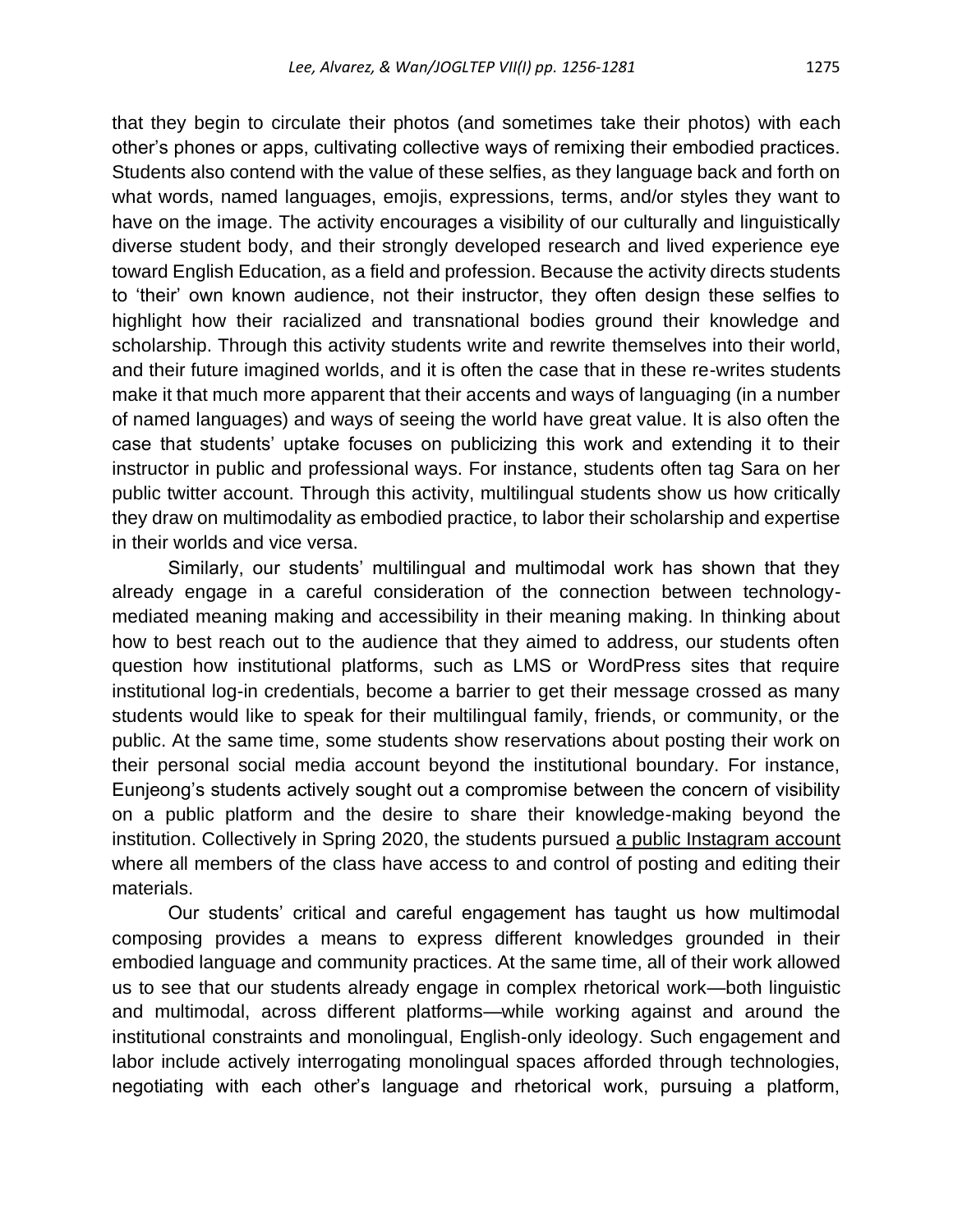technology, and modalities that better facilitate their meaning making while thinking about and for their own and their communities' multilingual positioning, and teaching each other and us, instructors, how to language with(in) a 'new' technology. All of this labor challenges us to think about how multimodal composing for multilingual students expands the way we often language for, about, and around writing, and also importantly, how students themselves are pushing forward the work of linguistic justice through rich, complex, and dynamic multilingual and multimodal composing.

### **Implications and Conclusions: Ecologies of multilingual and multimodal composing**

The dynamic multimodality that we have described here is designed alongside students' language practices, rather than as an additive assignment that leaves intact the underlying logic of dominant monolingual and monomodal writing instruction. Yet, promoting multimodality for our multilingual students can also be challenging, particularly as we see these practices in service of the larger project of justice. Addressing language ideologies is a central way we see multilingual and multimodal practices working together, and as a result, we expect to encounter resistance as part of the process. Just like no one is safe from the stronghold of the English-only monolingual ideology, students have often shared the concern that echoes the logo-centric view towards writing, showing resistance towards laboring for multimodal composition work. Such concern often weighs along with varying degrees of limiting resources and constraining material conditions on students' own time and space, namely that it is 'easier' to write papers. But we recognize that this concern is also a byproduct of years of our and our students' socialization into the monolingual and monomodal writing instruction. Therefore, finding ways to confront language ideologies as an aspect of multilingual and multimodal language work must be central, especially with our goal to move toward justice.

This often means considering how classroom practices are deeply affected by the context of its students and the institution in which they sit. Understanding the complexities of multimodal composing and how multilingual writers engage in it means understanding the larger ecology in which their language practices reside—including, but not limited to, ideologies about language use, racialization of multilingualism, and inequitable institutional resources. While ideologies around language use and the racialization of multilingualism have clear connections to the language work that is often done in writing classrooms, we ask that instructors also recognize and work with the resources available to their students. The lack of institutional resources cannot be an excuse to avoid multimodal work with our multilingual students, because as we have shown here, it is possible to integrate this work in subtle ways with the barest of resources. To facilitate students' multimodal composing and their ways to language about writing and composing, we realize that it is important for instructors to adopt a makerspace mindset. Taking a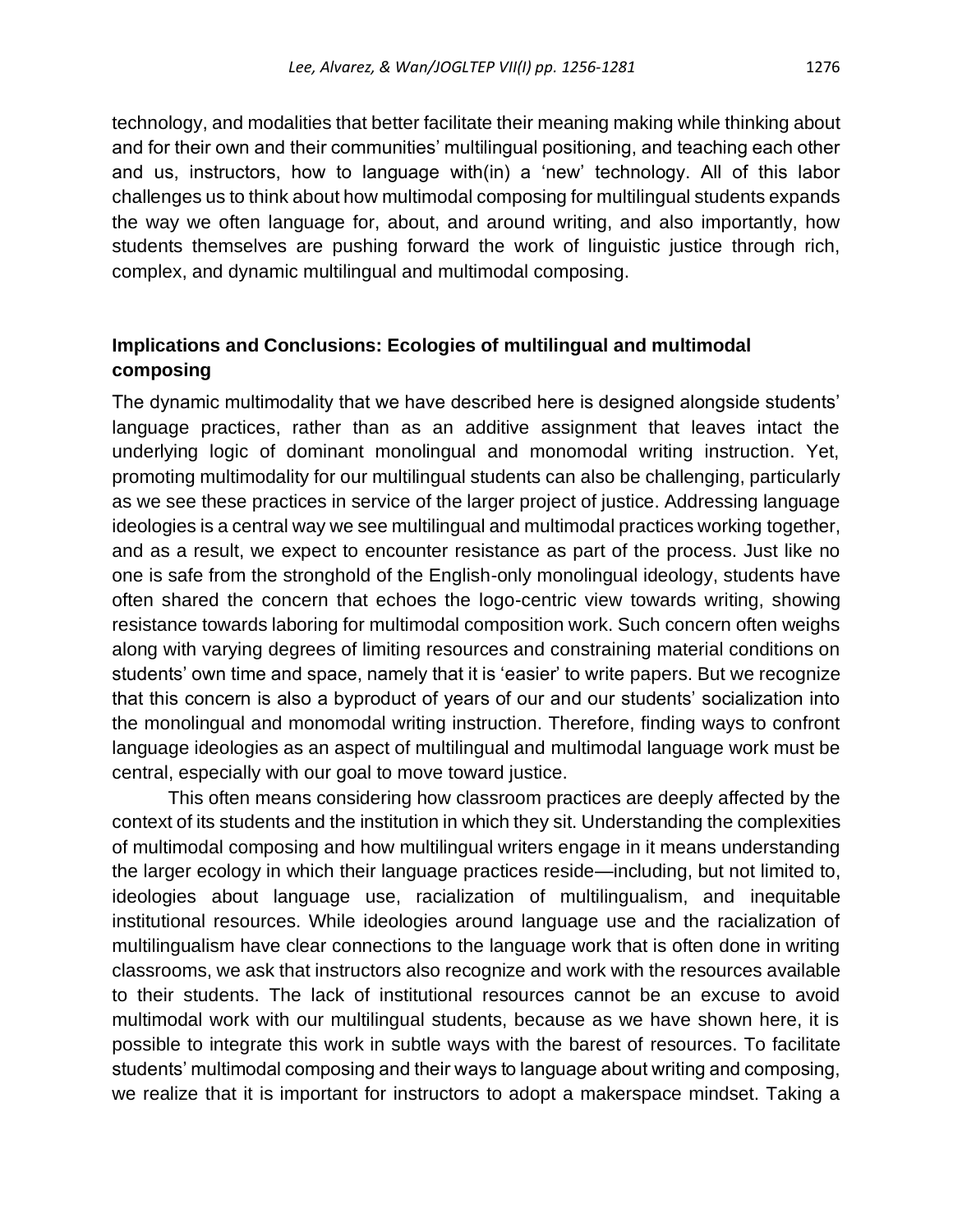makerspace mindset means that we also need to be creative ourselves to repurpose a tool or a space, just like our students have shown us to do so. And it also means we, as instructors with some institutional power, must speak loudly and work to change institutional contexts in whatever way we can, whether through influencing dispositions and norms, creating an opportunity to share examples and principles of integration of multimodality across campus, changing curricula and other structures of writing education and administration, or arguing for increased funding so more instructors can more easily support this work. In this way, we advocate for not just a consideration of the larger ecology but an acknowledgement of our own roles in shaping it and potential to change it for language justice for our students.

With this acknowledgment, we want to make visible our choice to rely on what the institution has made available to us, which helps in our efforts to be more accessible but also results in the use of the more mainstream platforms for our students at times. By relying on the most available platforms and software to students, we acknowledge the participation in thorny privacy and surveillance practices, but also work to provide spaces to reflect on and critique the use of these tools—ones that will likely continue to be part of our students' languaging and composing practices beyond our classrooms. But particularly because our students are often marginalized and particularly vulnerable to surveillance strategies, we recognize that there's space to be more critical and activist about student privacy issues as our students compose and share those compositions through various platforms and with our administrations as they cycle through a variety of expensive technological choices. We also look toward alternative accessible spaces so that the tools that we use can better reflect our justice goals, such as open-source spaces such as the CUNY Academic Commons, a collaborative and community-oriented networked learning environment created in contrast to the institution's agreements with Microsoft, Google and Blackboard (Gold, 2011). The choices around digital tools are a balance of what is accessible, available, and just. While these choices are often imperfect, as we have discussed here, their imperfections, such as with further discussions about the implications of privacy and surveillance, should be made part of the class and part of the decisions we make for future classes. It is also for us, as educators and scholars looking toward justice, to think more critically about the roles of institutions of higher education as places that can 'change' and 'serve' all students, when they have historically and presently been exposed as places of exclusion (Grande, 2018). This is a larger conversation for us to consider, as our institutions reflect more and more our world's growing multilingualism because of our racialized students.

As our institution (and many public institutions like it) has been severely defunded over the last two decades, our current moment of crisis of the global pandemic has brought warnings of further disinvestment. In preparation for the fall 2020 semester, our department was asked to prepare for severe budget cuts, in which it is possible that up to half of our part-time faculty, the ones who teach more than 60% of the classes at QC,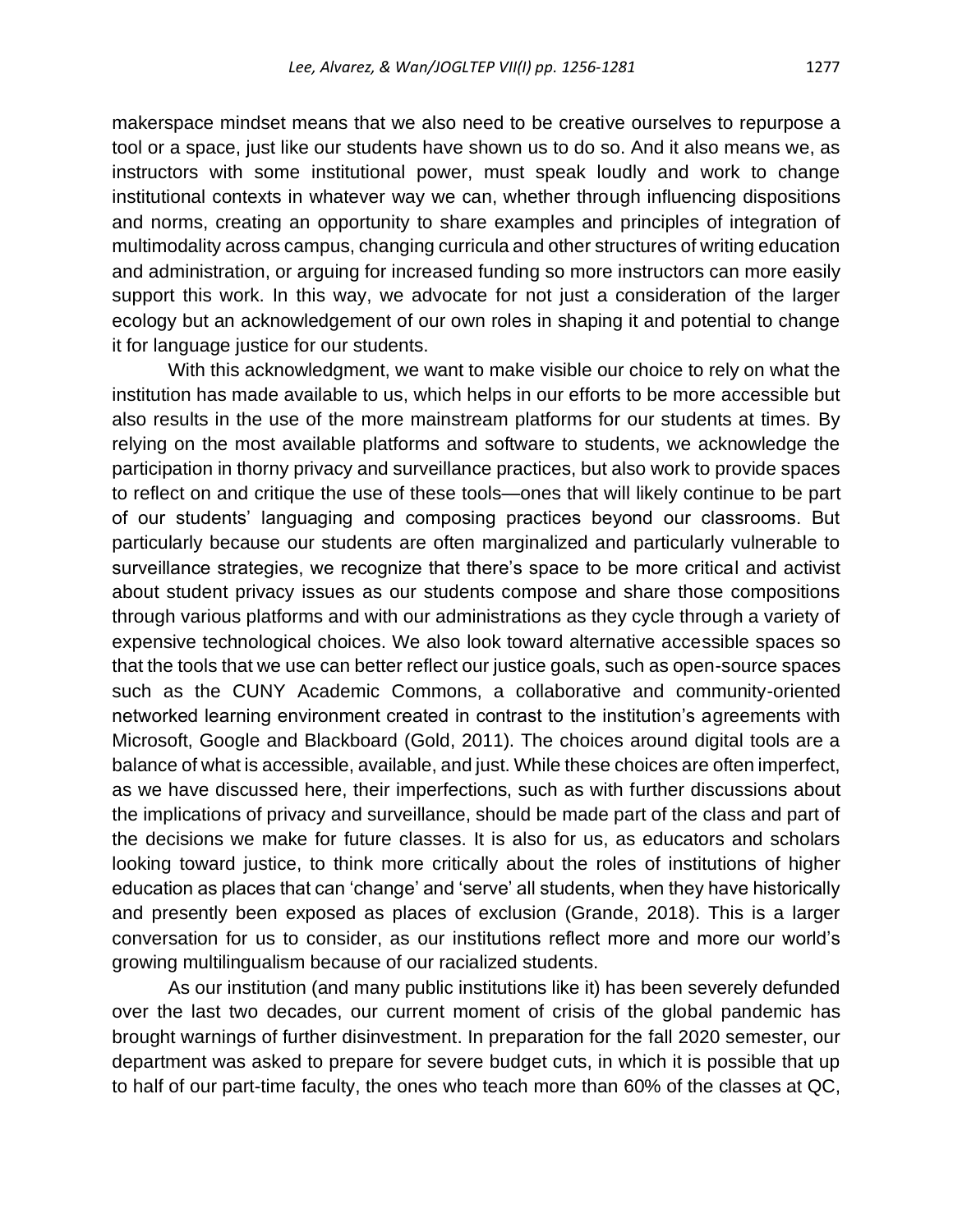will be let go (Weingarten, 2020). While the department was able to prevent the worst case scenario, it was only able to do so by increasing class sizes for an entering first year class at QC that is 30% over expected enrollments, even while CUNY overall is experiencing a 3.7% decrease in enrollments (Sandoval, 2020). These budget constraints, overcrowded classrooms, and overworked faculty enhance the already existing inequities of our institution and among our students. Writing for *The New Yorker*, political theorist and professor of political science at Brooklyn College and the Graduate Center of CUNY, Corey Robin (2020) highlights how students at CUNY as well as their communities have been the most gravely affected by the world pandemic, which has disproportionately affected communities of color in the US context. The global pandemic also widened existent inequities as continued teaching of online with the digital tools and constraints that we've described above. These students, who are without high speed internet and phone connections or safe and private spaces to work, who are sometimes displaced and are battling health and financial concerns and family loss (Kisilevsky, 2020), are navigating "remote learning," which can be designed to either reinforce or acknowledge all of the imbalances and inequities from the physical classroom. In these newly online spaces, we see the opportunity to think carefully about how composing multimodally can better reflect and attend to the languaging of our multilingual students and the conditions they work in. But this only works if institutions provide resources and attention to this, rather than just attempting to replicate the physical classroom space and its assignments in the online classroom.

It is in this ecology that students and instructors are laboring. And by describing it here, we seek to make visible the labor that goes into multimodal composition in multilingual contexts. We find it crucial to acknowledge, not only the richness of students' multilingual and multimodal language practices, but also the work that goes into navigating this ecology as they 'make do,' often with fewer resources and in inequitable spaces. In doing so, we strive to build sustainable and just spaces for the multimodal and multilingual meaning making practices of our students.

### **References**

- Ahmed, S. & Hogness, P. (2014, October). CUNYFirst's breakdown. *Clarion*. Retrieved from [https://psc-cuny.org/clarion/october-2014/cunyfirst's-breakdown](https://psc-cuny.org/clarion/october-2014/cunyfirst’s-breakdown)
- Alvarez, S. P., & Lee, E. (2020). Ordinary difference, extraordinary dispositions: Sustaining multilingualism in the writing classroom. In J. W. Lee & S. Dovchin (Eds.), *Translinguistics: Negotiating innovation and ordinariness* (pp. 61-72). NY: Routledge.
- Baker-Bell, A. (2020). *Linguistic justice, Black language, literacy, identity and pedagogy.* New York, NY: Routledge.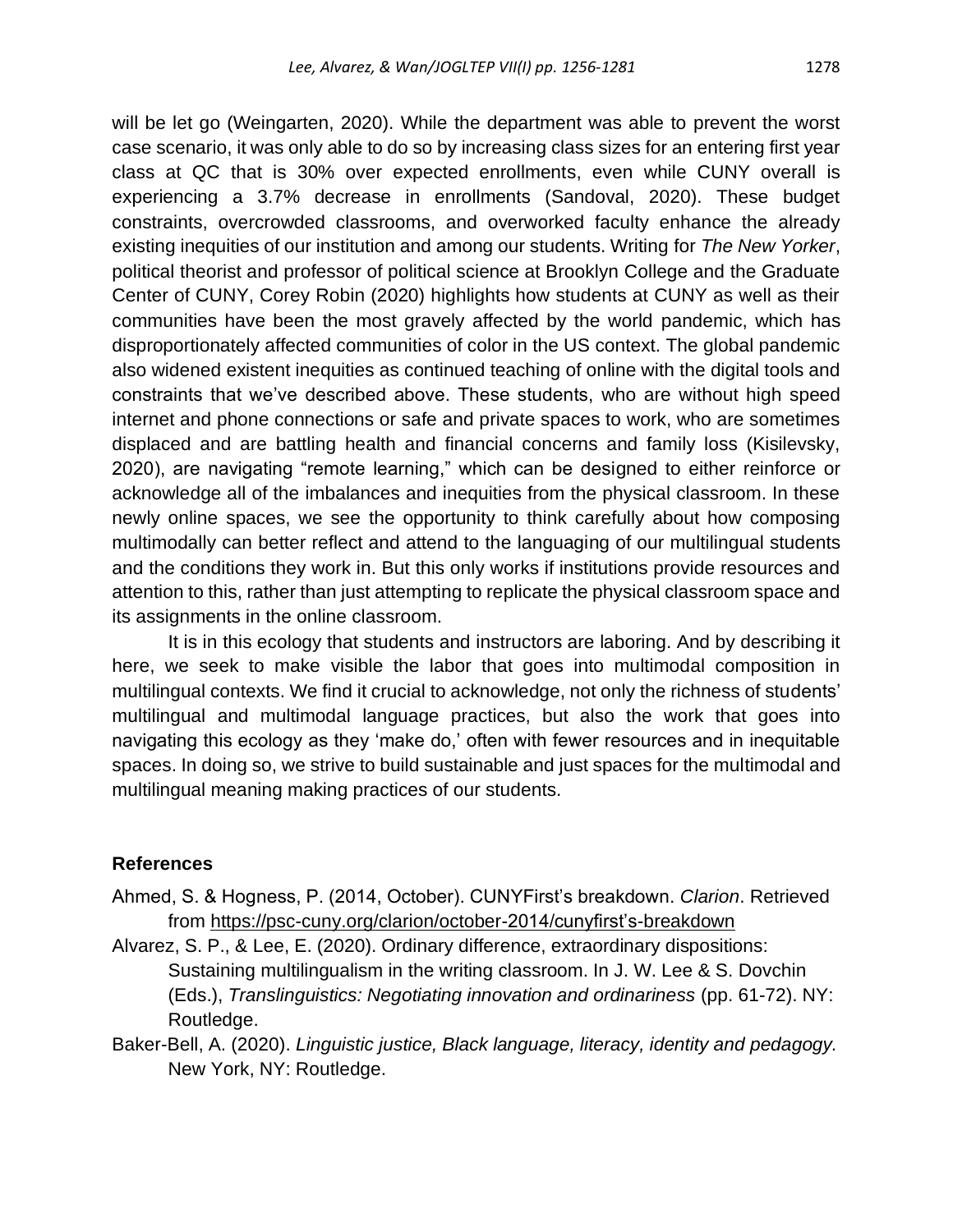Beck, E. (2016). Writing educator responsibilities for discussing the history and practice of surveillance and privacy in writing classrooms. *Kairos: A Journal of Rhetoric, Technology, and Pedagogy*, *20*(2). Retrieved from. <http://kairos.technorhetoric.net/20.2/topoi/beck-et-al/beck.html>

Bourdieu, P. (1984). *Distinction*. New York, NY: Routledge.

- Cox, A., Dougherty, T. R., Kahn, S., LaFrance, M., & Lynch-Biniek, A. (2016). The Indianapolis resolution: Responding to twenty-first-century exigencies/political economies of composition labor. *CCC*, *68*(1), 38-67.
- CUNY. (2020, February 25). Economic impact study reveals Queens College adds over \$1.8 billion to NYC economy. [Press release]. Retrieved from [https://www1.cuny.edu/mu/forum/2020/02/25/economic-impact-study-reveals](https://www1.cuny.edu/mu/forum/2020/02/25/economic-impact-study-reveals-queens-college-adds-over-1-8-billion-to-nyc-economy/)[queens-college-adds-over-1-8-billion-to-nyc-economy/](https://www1.cuny.edu/mu/forum/2020/02/25/economic-impact-study-reveals-queens-college-adds-over-1-8-billion-to-nyc-economy/)
- Dieterle, B., & Vie, S. (2015). Digital first-year composition: Integrating multimodality into a writing about writing approach. *Journal of Global Literacies, Technologies, and Emerging Pedagogies*, *3*(1), 276-289.
- Duin, A. H., & Tham, J. (2020). *Computers and Composition, 55*(1), 1-23.
- Gold, M. (2011) Beyond friending: BuddyPress and the social, networked, open-source classroom. In T. Scholz (Ed.), *Learning through digital media: Experiments in technology and pedagogy* (pp. 69-78). New York, NY: Institute for Distributed Creativity.
- Gonzales, L. (2018). *Sites of translation: What multilinguals can teach us about digital writing and rhetoric*. Ann Arbor, MI: University of Michigan Press.
- Grande. S. (2018). Refusing the university. In E. Tuck, & K. W. Yang (Eds.), *Toward*  what justice?: Describing diverse dreams of justice in education (pp. 47-65). NY: Routledge
- Hall, J. (2009). WAC/WID in the next America: Redefining professional identity in the age of the multilingual majority. *The WAC Journal, 20*(1), 33-49.
- Horner, B. (2019). (In lieu of an) Afterword: Rewriting the difference of multimodality. In S. Khadka & J. Lee (Eds.), *Bridging the multimodal gap: From theory to practice* (pp. 263-283). Logan, UT: Utah State University Press.
- Horner, B., & Alvarez, S. P. (2019). Defining translinguality. *Literacies in Composition Studies*, *7*(2), 1-30.
- Hutchison, A. (2019). Technological efficiency in the learning management system: A wicked problem with sustainability for online writing instruction. *Computers and Composition*, *54*(1), 1-16.
- Inoue, A. B. (2015). *Antiracist writing assessment ecologies: Teaching and assessing writing for socially just future*. Fort Collins, CO & Anderson, SC: The WAC Clearing house & Parlor Press.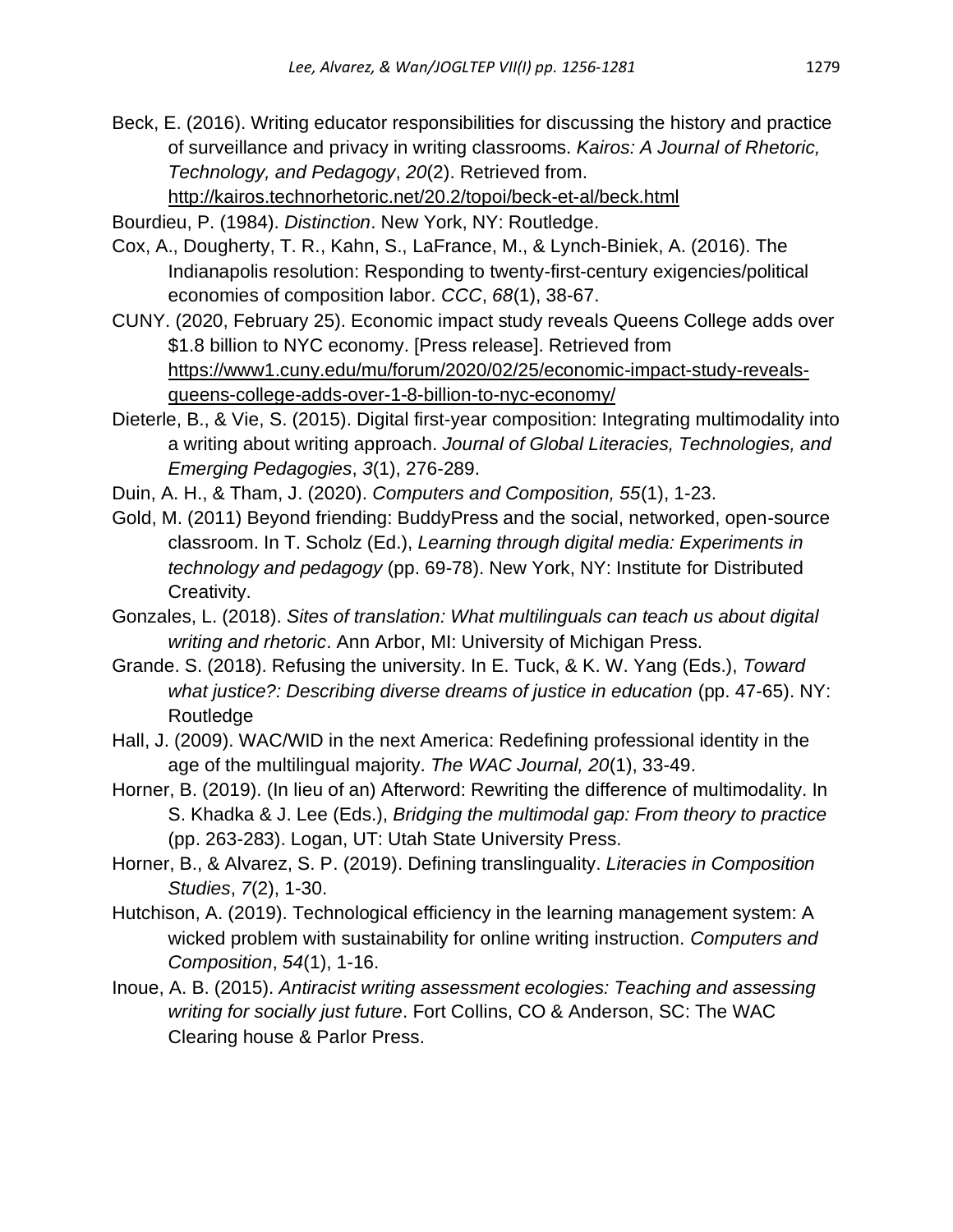Jemmott, E. (2019, March 28). The implicit punishment of daring to go to college when poor. *The New York Times*. Retrieved from <https://www.nytimes.com/2019/03/28/opinion/college-admissions.html>

- Kahn, S. (2015). Towards an ecology of sustainable labor in writing programs (and other places). *WPA: Writing Program Administration*, *39*(1), 109–121. http://web.a.ebscohost.com.queens.ezproxy.cuny.edu/ehost/pdfviewer/pdfviewer ?vid=4&sid=ee1669ca-ca14-4d3e-8714-cb03b0b97950%40sessionmgr4006
- Khadka, S. (2019). *Multiliteracies, emerging media, and college writing instruction*. New York, NY: Routledge.
- Kinloch, V., Burkhard, T., & Penn, C. (2020). Race, justice, and activism in literacy instruction In V. Kinloch, T. Burkhard, & C. Penn (Eds.), *Race, justice, and activism in literacy instruction* (pp. 1-9). New York, NY: Teachers College Press.
- Kisilevsky, S. (2020, Aug 3). Queens College students persevere in spite of COVID's toll: A professor's perspective. *Queens Daily Eagle*. Retrieved from https://queenseagle.com/all/queens-college-students-persevere-despite-covidstoll-a-professors-perspective
- Kynard, C. (2013). *Vernacular insurrections: Race, Black protest, and the new century in composition-literacies studies*. Albany, NY: SUNY Press.
- Lee, E., & Alvarez, S. P. (2020). World Englishes, translingualism, and racialization in the US college composition classroom. *World Englishes*, *39*(2), 263-274.
- Lerner, B. (2020, May 26). The backward logic of austerity threatens America's most vibrant campus. *New York Times*. Retrieved from <https://www.nytimes.com/2020/05/26/opinion/cuny-cuts-ben-lerner.html>
- Matsuda, P. K. (2006). The myth of linguistic homogeneity in U.S. college composition. *College English, 68*(6), 637–51.
- Ohito, E. and Fugitive Literacies Collective. (2020). 'The creative aspect woke me up': Awakening to multimodal essay composition as a fugitive literacy practice. *English Education*, *52*(1), 186-222.
- Pigg, S., Grabill, J. T., Brunk-Chavez, B., Moore, J. L., Rosinski, P., & Curran, P. G. (2013). Ubiquitous writing, technologies, and the social practice of literacies of coordination. *Written Communication*, *31*(1), 91–117.
- Price-Dennis, D. (2020). "What happens here can change the world": Preparing literacy teachers in the digital age. In V. Kinloch, T. Burkhard, & C. Penn (Eds.), *Race, justice, and activism in literacy instruction* (pp. 23-34). New York, NY: Teachers College Press.
- PSC-CUNY. (2020) When will New York stop starving CUNY? Retrieved from. [https://www.psc-](https://www.psc-cuny.org/sites/default/files/PSC_NYSBudget_PlatformFY2021.pdf)

[cuny.org/sites/default/files/PSC\\_NYSBudget\\_PlatformFY2021.pdf](https://www.psc-cuny.org/sites/default/files/PSC_NYSBudget_PlatformFY2021.pdf)

Queens College. (2019, November 26). Queens College ranks fourth on national social mobility index. [press release]. Retrieved from